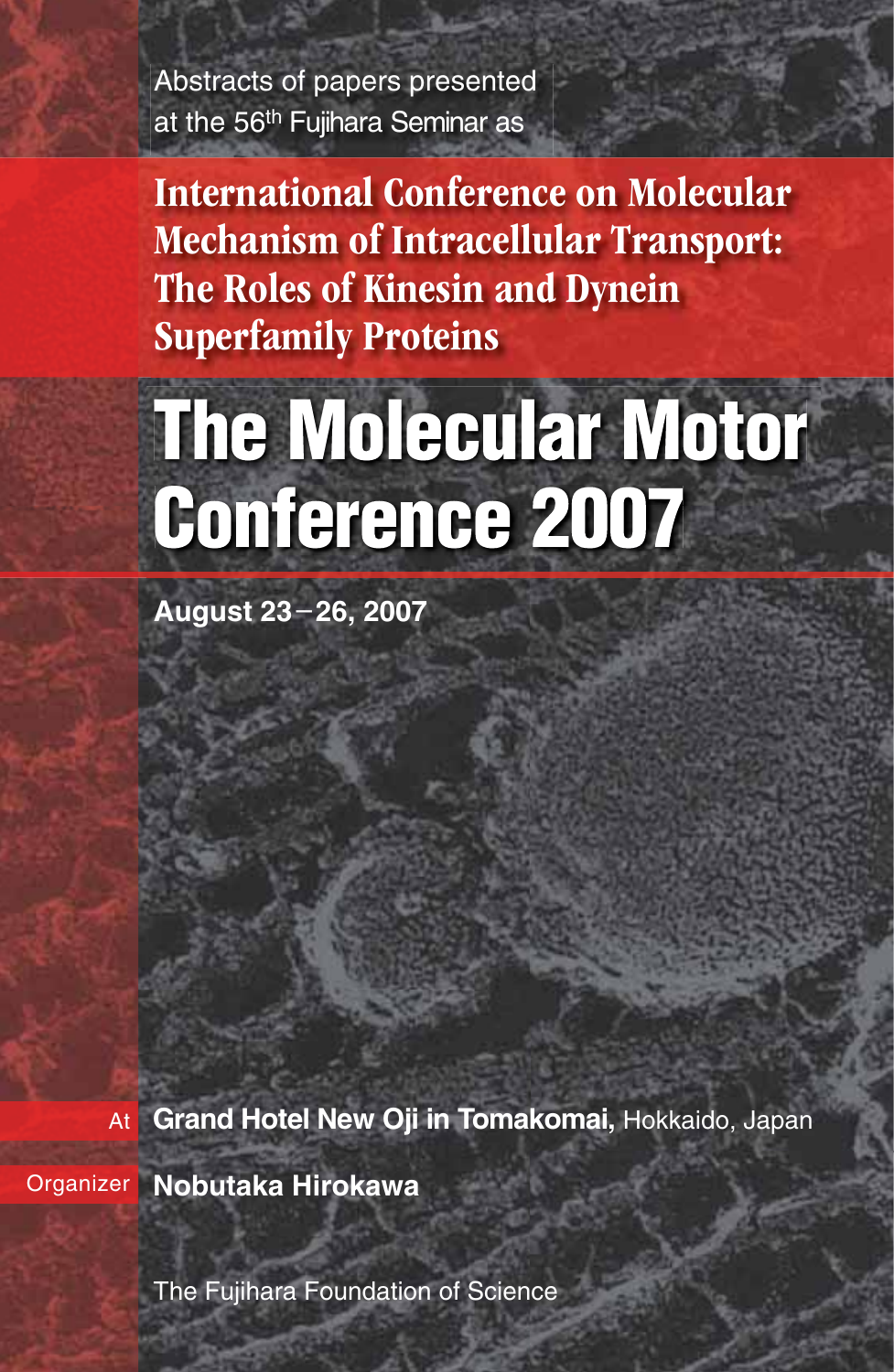Abstracts of papers presented at the 56<sup>th</sup> Fujihara Seminar as

International Conference on Molecular Mechanism of Intracellular Transport: The Roles of Kinesin and Dynein Superfamily Proteins

# **The Molecular Motor Conference 2007**

August 23-26, 2007

At Grand Hotel New Oji in Tomakomai, Hokkaido, Japan

Organizer: Nobutaka Hirokawa

The Fujihara Foundation of Science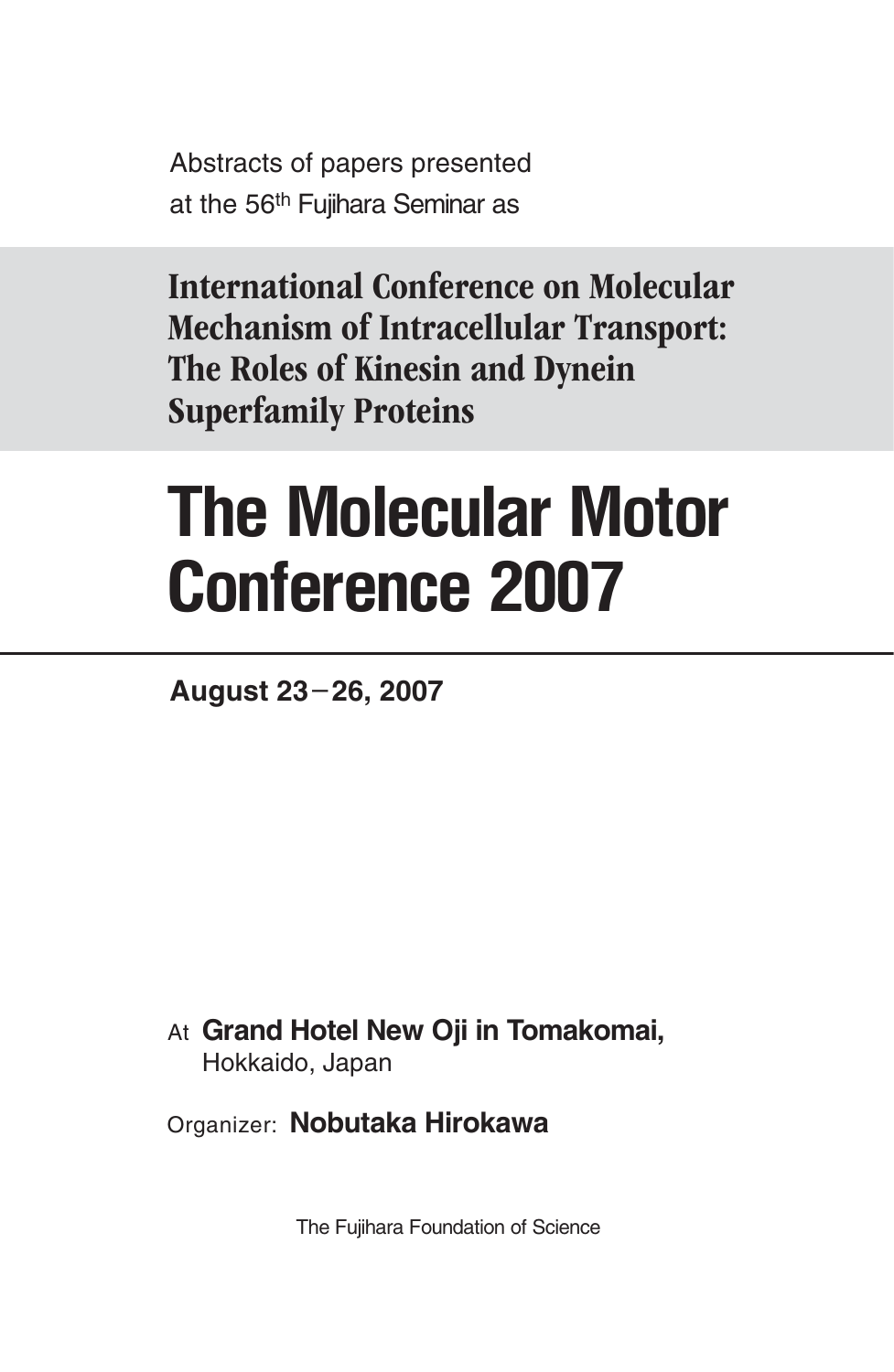This meeting is sponsored by



**The Fujihara Foundation of Science**

[http://www.fujizai.or.jp/e\_gaiyo.htm]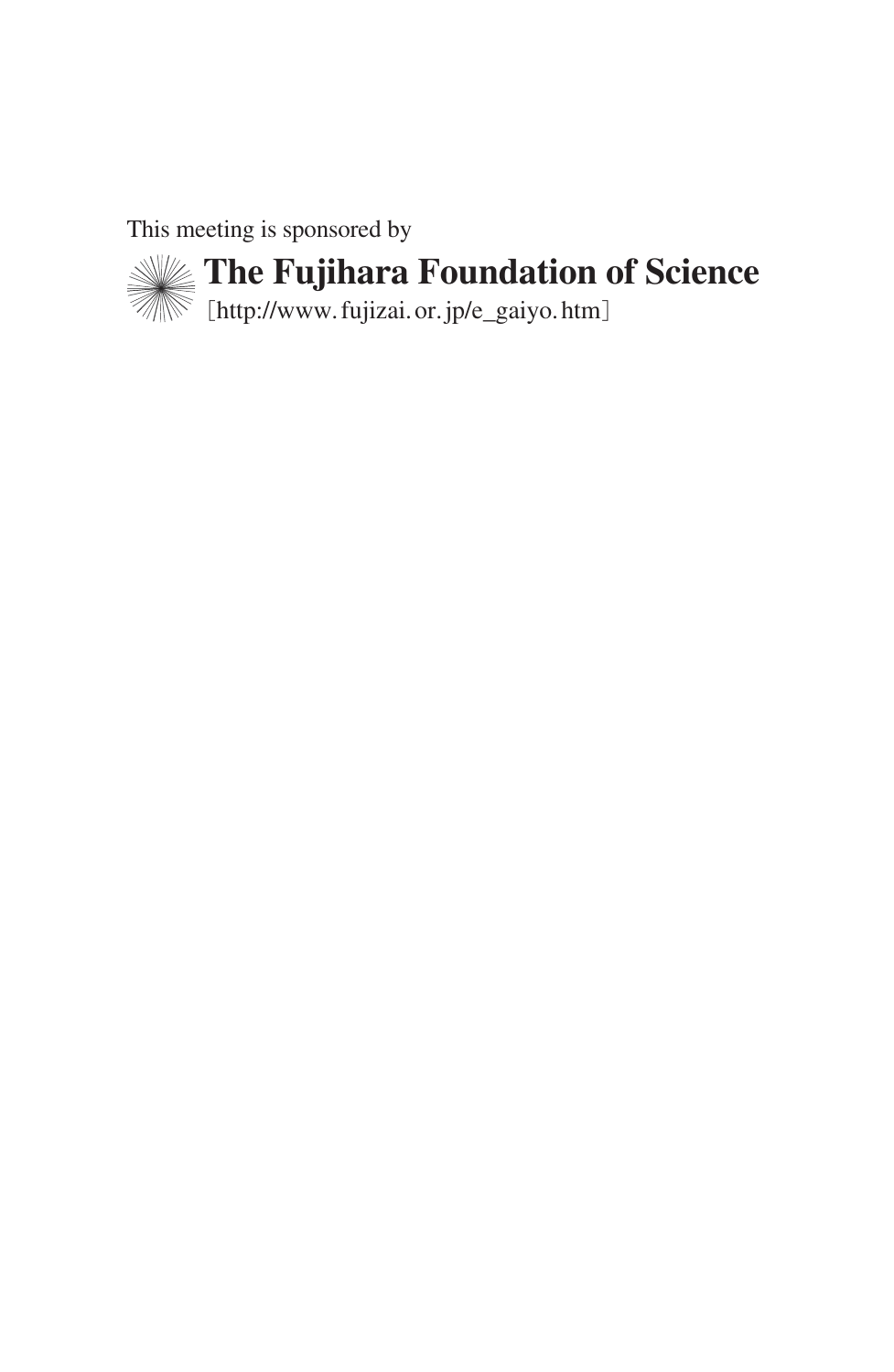# **56th Fujihara Seminar The Molecular Motor Conference 2007**

# **Thursday, August 23 - Sunday, August 26, 2007**

| Thursday, 23rd             | 7:00 pm           | Registration, Poster hanging                         |
|----------------------------|-------------------|------------------------------------------------------|
|                            | 7:30 pm           | WELCOME PARTY in Foyer (2 <sup>nd</sup> Floor)       |
| Friday, 24 <sup>th</sup>   | $8:00$ am         | <b>Opening Remarks</b>                               |
|                            | $8:30$ am         | 1 Intracellular transport $(1-4)$                    |
|                            | $1:00$ pm         | POSTER SESSION I (A-N; 21-38)                        |
|                            | $2:00$ pm         | <b>PHOTO</b>                                         |
|                            | $2:30$ pm         | 2 Motility $(5-8)$                                   |
|                            | 6:30 pm           | RECEPTION at <i>Harunire</i> (1 <sup>st</sup> Floor) |
| Saturday, 25 <sup>th</sup> | $8:30$ am         | 3 Mitosis $(9-12)$                                   |
|                            | $1:00$ pm         | POSTER SESSION II (O-Y; 39-55)                       |
|                            | $2:00$ pm         | <b>EXCURSION</b>                                     |
| Sunday, $26th$             | $8:30$ am         | 4 Transport $(13-16)$                                |
|                            | $1:00$ pm         | 5 Cilia and Dynein (17-20)                           |
|                            | $4:30 \text{ pm}$ | <b>6</b> Dynein (Short Talks)                        |
|                            | $6:30 \text{ pm}$ | Closing Remark                                       |
|                            | $7:00 \text{ pm}$ | BANQUET at <i>Grandview</i> (16 <sup>th</sup> Floor) |
|                            |                   |                                                      |

All sessions are located at Fuyou Hall  $(2<sup>nd</sup>$  Floor).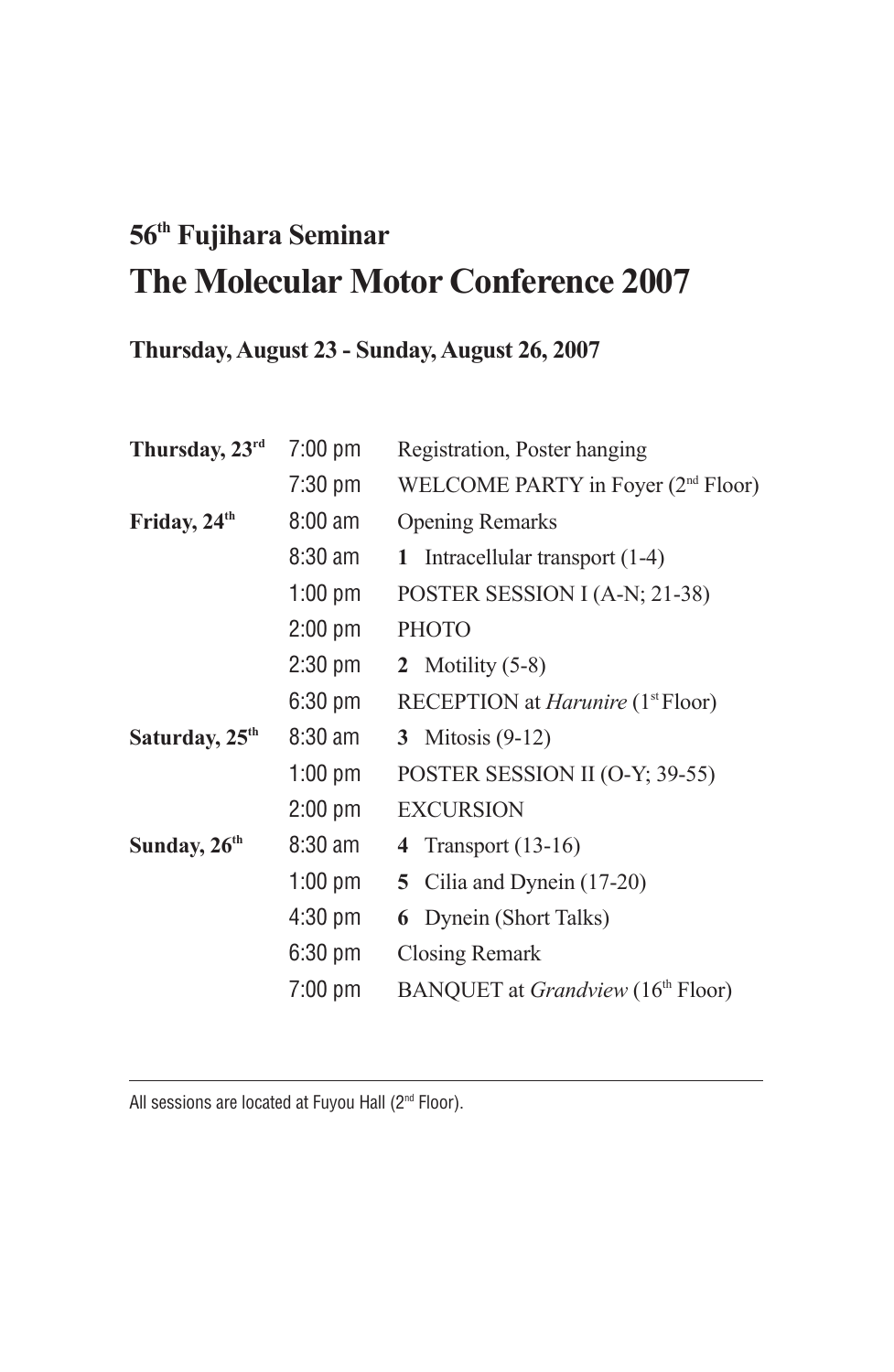Printed by Secand, Co., Ltd. (Kumamoto, Japan)

These abstracts should not be cited in bibliographies. Material contained herein should be treated as personal communication and should be cited as such only with the consent of the author. Please note that recording of oral sessions by audio, video or still photography is strictly prohibited except with the advance permission of the author(s), the organizer, and the Fujihara Foundation of Science.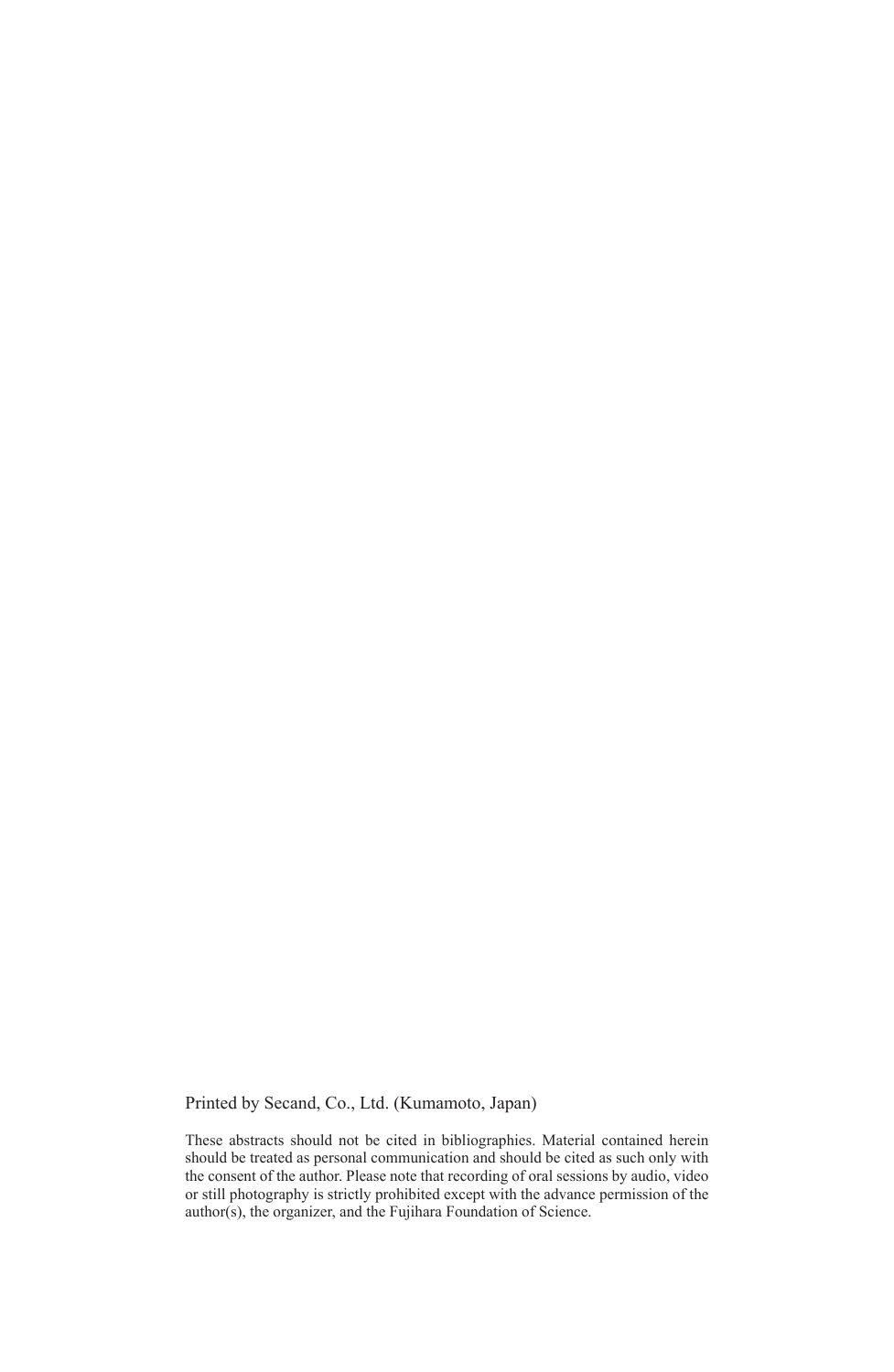# **FRIDAY, August 24**

| $8:00$ am $- 8:30$ am | <b>Opening Remarks</b>                                                                                                                                                                                                                                              |                |
|-----------------------|---------------------------------------------------------------------------------------------------------------------------------------------------------------------------------------------------------------------------------------------------------------------|----------------|
| $8:00 \text{ am}$     | Greeting<br>SOJI BAN, Executive Director, The Fujihara Foundation of Science                                                                                                                                                                                        |                |
| $8:10 \text{ am}$     | <b>Introductory Remark</b><br>SUSUMU NISHIMURA, Visiting Professor, Center for TARA, Univ. of Tsukuba                                                                                                                                                               |                |
| $8:20$ am             | <b>Introductory Remark</b><br>NOBUTAKA HIROKAWA, Graduate School of Medicine, University of Tokyo                                                                                                                                                                   |                |
| $8:30$ am - Noon      | <b>SESSION 1</b> Intracellular transport                                                                                                                                                                                                                            |                |
|                       | Chairpersons: Eckhard Mandelkow<br>Nobutaka Hirokawa                                                                                                                                                                                                                |                |
| $8:30 \text{ am}$     | NOBUTAKA HIROKAWA<br>Hirokawa N<br>Department of Cell Biology and Anatomy, Graduate School of<br>Medicine, University of Tokyo<br><b>Integrative Biology of Kinesin Superfamily Molecular Motors,</b><br>KIF 1A, KIF 3 and KIF 4: Structure, Dynamics and Functions | 1              |
| $9:15$ am             | <b>VIKI ALLAN</b><br>Allan V & Wozniak M<br>Faculty of Life Sciences, University of Manchester<br><b>Kinesin-1 and Endoplasmic Reticulum Motility</b>                                                                                                               | $\overline{2}$ |
| $10:00$ am            | <b>COFFEE</b>                                                                                                                                                                                                                                                       |                |
| $10:30$ am            | <b>SCOTT BRADY</b><br>Brady S, Morfini G, Pigino G & Aspengren S<br>Dept of Anatomy and Cell Biology, Univ. of Illinois at Chicago<br>Pathogenesis in Adult-Onset Neurodegenerative Diseases and<br><b>Regulation of Fast Axonal Transport</b>                      | 3              |
| $11:15$ am            | <b>ECKHARD MANDELKOW</b><br>Mandelkow E, Thies E, Konzack S, Marx A & Mandelkow E-M<br>Max-Planck-Unit for Structural Molecular Biology<br><b>Interplay Between Motors, Microtubules, and MAPs in Neuronal</b><br>Traffic                                           | 4              |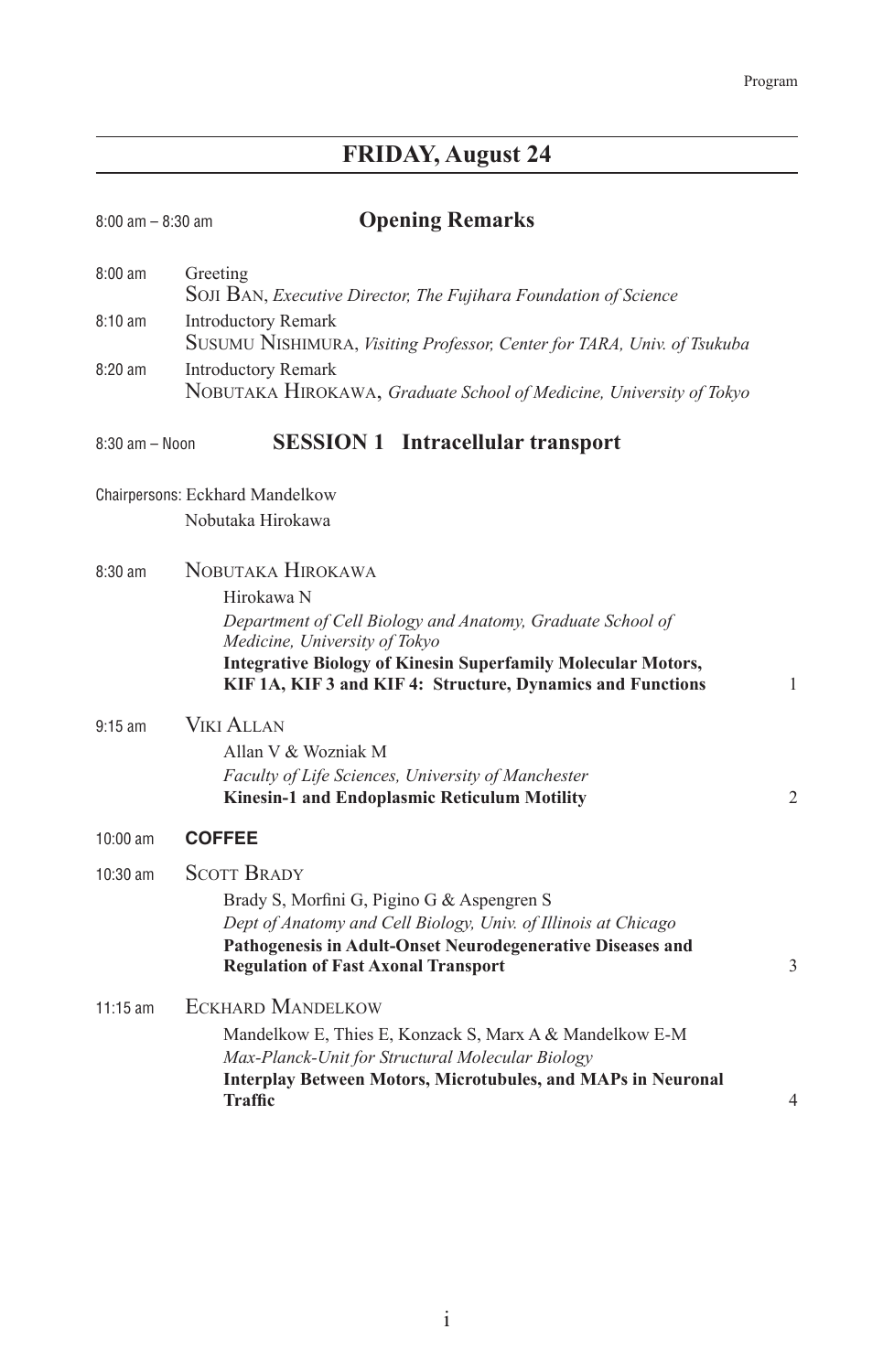### 1:00 pm – 2:00 pm<br>**POSTER SESSION I (A-N)**

| Department of Biological Sciences, Graduate School of Science,<br>University of Tokyo<br>High-Speed Inter-Microtubule Sliding Driven by Aligned Axonemal<br><b>Outer-Arm Dynein</b><br>Yamada M <sup>1)</sup> , Kondo K <sup>1)</sup> , Maeda H <sup>1)</sup> , Maruta S <sup>1)</sup> & Arata T <sup>2,3)</sup><br><sup>1)</sup> Department of Bioinformatics, Soka University, <sup>2)</sup> Department of<br>Biological Sciences, Graduate School of Science, Osaka University,<br><sup>3)</sup> CREST/JST, Japan<br><b>Conformational Dynamics of Loop L11 in Kinesin Measured by</b><br>Site-Directed Spin Labeling Electron Paramagnetic Resonance<br>Aspengren S, Morfini G, Pigino G & Brady S<br>Department of Anatomy and Cell Biology, University of Illinois at<br>Chicago<br><b>Identification of Regulatory Mechanisms Mediating Retrograde</b><br><b>Axonal Transport of Neurotrophins</b><br>Braun M <sup>1)</sup> , Cross RA <sup>2)</sup> & McAinsh AD <sup>1)</sup><br><sup>1)</sup> Chromosome Segregation Laboratory, <sup>2)</sup> Molecular Motors Laboratory,<br>Marie Curie Research Institute<br>Biochemical Characterisation of the S. pombe Kinesin Klp2<br>Erent M <sup>1)</sup> , Osei M <sup>1)</sup> , Amos L <sup>2)</sup> , Cross R <sup>1)</sup> & Drummond D <sup>1)</sup><br>$\sqrt[1]{M}$ arie Curie Research Institute, <sup>2)</sup> MRC Laboratory of Molecular<br>Biology<br>Biochemical Characterisation of S. pombe Kinesin-8 Family<br>Members Klp5 and Klp6 in vitro<br>Huang CF, Petersen J, Kaech S & Banker G<br>Center for Research on Occupational and Environmental Toxicology,<br>Oregon Health and Science University<br>Motor-Microtubule Interactions and the Selective Translocation of<br><b>Kinesins in Cultured Hippocampal Neurons</b><br>Iwane AH, Watanabe TM & Yanagida T<br>Department of Physiology, Division of Physiological Sciences,<br>Graduate School of Medicine, Osaka University, Japan Biomedical and<br>Engineering Research Organization, Tohoku University<br>How Conventional Kinesin Regulates Its Tails During Movement<br>Kamimura S <sup>1)</sup> & Iwamoto H <sup>2)</sup> |    |
|-----------------------------------------------------------------------------------------------------------------------------------------------------------------------------------------------------------------------------------------------------------------------------------------------------------------------------------------------------------------------------------------------------------------------------------------------------------------------------------------------------------------------------------------------------------------------------------------------------------------------------------------------------------------------------------------------------------------------------------------------------------------------------------------------------------------------------------------------------------------------------------------------------------------------------------------------------------------------------------------------------------------------------------------------------------------------------------------------------------------------------------------------------------------------------------------------------------------------------------------------------------------------------------------------------------------------------------------------------------------------------------------------------------------------------------------------------------------------------------------------------------------------------------------------------------------------------------------------------------------------------------------------------------------------------------------------------------------------------------------------------------------------------------------------------------------------------------------------------------------------------------------------------------------------------------------------------------------------------------------------------------------------------------------------------------------------------------------------------------------------------------------------------------------|----|
|                                                                                                                                                                                                                                                                                                                                                                                                                                                                                                                                                                                                                                                                                                                                                                                                                                                                                                                                                                                                                                                                                                                                                                                                                                                                                                                                                                                                                                                                                                                                                                                                                                                                                                                                                                                                                                                                                                                                                                                                                                                                                                                                                                 |    |
|                                                                                                                                                                                                                                                                                                                                                                                                                                                                                                                                                                                                                                                                                                                                                                                                                                                                                                                                                                                                                                                                                                                                                                                                                                                                                                                                                                                                                                                                                                                                                                                                                                                                                                                                                                                                                                                                                                                                                                                                                                                                                                                                                                 | 21 |
|                                                                                                                                                                                                                                                                                                                                                                                                                                                                                                                                                                                                                                                                                                                                                                                                                                                                                                                                                                                                                                                                                                                                                                                                                                                                                                                                                                                                                                                                                                                                                                                                                                                                                                                                                                                                                                                                                                                                                                                                                                                                                                                                                                 |    |
|                                                                                                                                                                                                                                                                                                                                                                                                                                                                                                                                                                                                                                                                                                                                                                                                                                                                                                                                                                                                                                                                                                                                                                                                                                                                                                                                                                                                                                                                                                                                                                                                                                                                                                                                                                                                                                                                                                                                                                                                                                                                                                                                                                 | 22 |
|                                                                                                                                                                                                                                                                                                                                                                                                                                                                                                                                                                                                                                                                                                                                                                                                                                                                                                                                                                                                                                                                                                                                                                                                                                                                                                                                                                                                                                                                                                                                                                                                                                                                                                                                                                                                                                                                                                                                                                                                                                                                                                                                                                 |    |
|                                                                                                                                                                                                                                                                                                                                                                                                                                                                                                                                                                                                                                                                                                                                                                                                                                                                                                                                                                                                                                                                                                                                                                                                                                                                                                                                                                                                                                                                                                                                                                                                                                                                                                                                                                                                                                                                                                                                                                                                                                                                                                                                                                 | 23 |
|                                                                                                                                                                                                                                                                                                                                                                                                                                                                                                                                                                                                                                                                                                                                                                                                                                                                                                                                                                                                                                                                                                                                                                                                                                                                                                                                                                                                                                                                                                                                                                                                                                                                                                                                                                                                                                                                                                                                                                                                                                                                                                                                                                 | 24 |
|                                                                                                                                                                                                                                                                                                                                                                                                                                                                                                                                                                                                                                                                                                                                                                                                                                                                                                                                                                                                                                                                                                                                                                                                                                                                                                                                                                                                                                                                                                                                                                                                                                                                                                                                                                                                                                                                                                                                                                                                                                                                                                                                                                 | 25 |
|                                                                                                                                                                                                                                                                                                                                                                                                                                                                                                                                                                                                                                                                                                                                                                                                                                                                                                                                                                                                                                                                                                                                                                                                                                                                                                                                                                                                                                                                                                                                                                                                                                                                                                                                                                                                                                                                                                                                                                                                                                                                                                                                                                 |    |
|                                                                                                                                                                                                                                                                                                                                                                                                                                                                                                                                                                                                                                                                                                                                                                                                                                                                                                                                                                                                                                                                                                                                                                                                                                                                                                                                                                                                                                                                                                                                                                                                                                                                                                                                                                                                                                                                                                                                                                                                                                                                                                                                                                 |    |
|                                                                                                                                                                                                                                                                                                                                                                                                                                                                                                                                                                                                                                                                                                                                                                                                                                                                                                                                                                                                                                                                                                                                                                                                                                                                                                                                                                                                                                                                                                                                                                                                                                                                                                                                                                                                                                                                                                                                                                                                                                                                                                                                                                 | 26 |
|                                                                                                                                                                                                                                                                                                                                                                                                                                                                                                                                                                                                                                                                                                                                                                                                                                                                                                                                                                                                                                                                                                                                                                                                                                                                                                                                                                                                                                                                                                                                                                                                                                                                                                                                                                                                                                                                                                                                                                                                                                                                                                                                                                 | 27 |
| <sup>1)</sup> Department of Life Sciences, Graduate School of Arts and Sciences,<br>University of Tokyo, <sup>2)</sup> Life and Environmental Division, SPring-8, JASRI<br>Dynein Arm Arrangement in Flagellar Axonemes and Its Dynamic<br><b>Change Revealed by Small-Angle X-ray Diffraction Analysis</b>                                                                                                                                                                                                                                                                                                                                                                                                                                                                                                                                                                                                                                                                                                                                                                                                                                                                                                                                                                                                                                                                                                                                                                                                                                                                                                                                                                                                                                                                                                                                                                                                                                                                                                                                                                                                                                                     | 28 |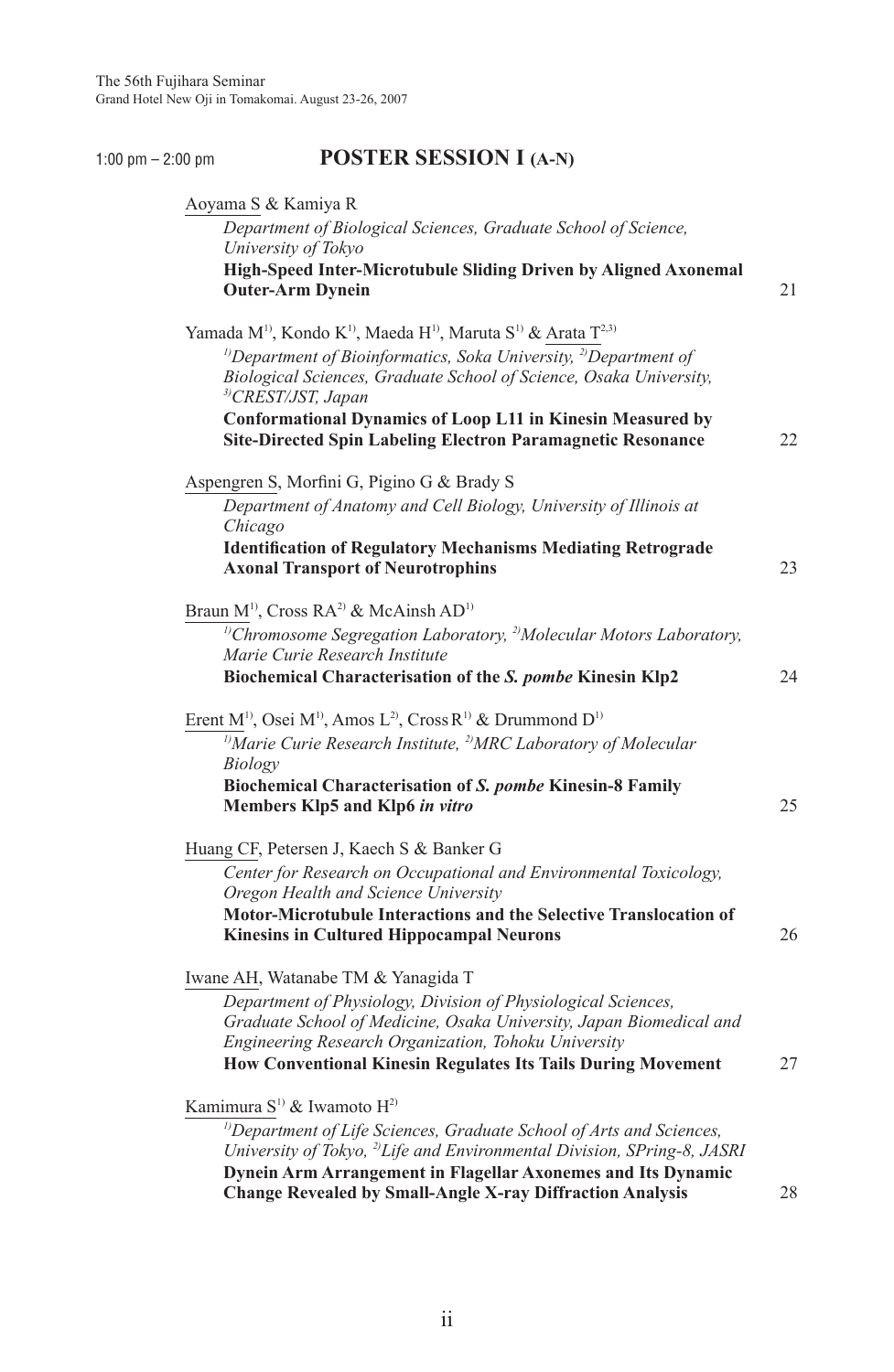| Okada KA, Kobayashi M, Masaike T & Nishizaka T                                                                        |    |
|-----------------------------------------------------------------------------------------------------------------------|----|
| Department of Physics, Gakushuin University                                                                           |    |
| Rotation and Conformational Changes of F <sub>1</sub> -ATPase                                                         | 29 |
| Komori T, Nishikawa S, Ariga T, Iwane AH & Yanagida T                                                                 |    |
| Graduate School of Frontier Biosciences, Osaka University                                                             |    |
| Simultaneous Observation of ATPase and Displacement by Myosin V                                                       | 30 |
|                                                                                                                       |    |
| Kon T, Imamula K, Ohkura R & Sutoh K                                                                                  |    |
| Department of Life Sciences, Graduate School of Arts and Sciences,                                                    |    |
| University of Tokyo                                                                                                   |    |
| Dissection of Intra-Molecular Communications Between the Catalytic                                                    |    |
| Head and Microtubule-Binding Site in the Dynein Heavy Chain                                                           | 31 |
| Leduc C, Ruhnow F, Howard J & Diez S                                                                                  |    |
| Max Planck Institute of Molecular Cell Biology and Genetics                                                           |    |
| Detection of Fractional Steps in Cargo Movement by the Collective                                                     |    |
| <b>Operation of Kinesin-1 Motors</b>                                                                                  | 32 |
|                                                                                                                       |    |
| Mishima $M^{1}$ & Glotzer $M^{2}$                                                                                     |    |
| <sup>1)</sup> Wellcome/CRUK Gurdon Institute, University of Cambridge                                                 |    |
| <sup>2)</sup> Deptartment of Molecular Genetics and Cell Biology, University of                                       |    |
| Chicago                                                                                                               |    |
| Self-Assembly of Centralspindlin Kinesin-6/RhoGAP Complex                                                             | 33 |
| <b>Critical for Cytokinesis</b>                                                                                       |    |
| Morimatsu M, Nishikawa S, Tsukasaki Y, Okada T, Iwane AH & Yanagida T                                                 |    |
| Graduate School of Frontier Biosciences, University of Osaka                                                          |    |
| The Micro Needle Study of the Relationship Between Myosin and                                                         |    |
| a Single Actin Filament                                                                                               | 34 |
| Nakano I & Shingyoji C                                                                                                |    |
| Department of Biological Sciences, Graduate School of Science,                                                        |    |
| University of Tokyo                                                                                                   |    |
| Effects of Potassium Iodide on the Regulation of Dynein Activity                                                      |    |
| in Sea Urchin Sperm Flagella                                                                                          | 35 |
|                                                                                                                       |    |
| Nguyen H <sup>1)</sup> , Kaya M <sup>1)</sup> , Kon T <sup>2)</sup> , Sutoh K <sup>2)</sup> & Higuchi H <sup>1)</sup> |    |
| <sup>1)</sup> Biomedical Engineering Research Organization, Tohoku University,                                        |    |
| <sup>2)</sup> Department of Life Sciences, Graduate School of Arts and Sciences,<br>University of Tokyo               |    |
| The Contribution of Individual Dynein Head to the Processive                                                          |    |
| Movement Generated by Two Single Headed Dynein                                                                        | 36 |
|                                                                                                                       |    |
| Nishiyama M, Kimura Y & Terazima M.                                                                                   |    |
| Department of Chemistry, Graduate School of Science, Kyoto University                                                 |    |
| Direct Observation of Pressure-Induced Inhibition of<br><b>Microtubule-Based Kinesin Motility</b>                     | 37 |
|                                                                                                                       |    |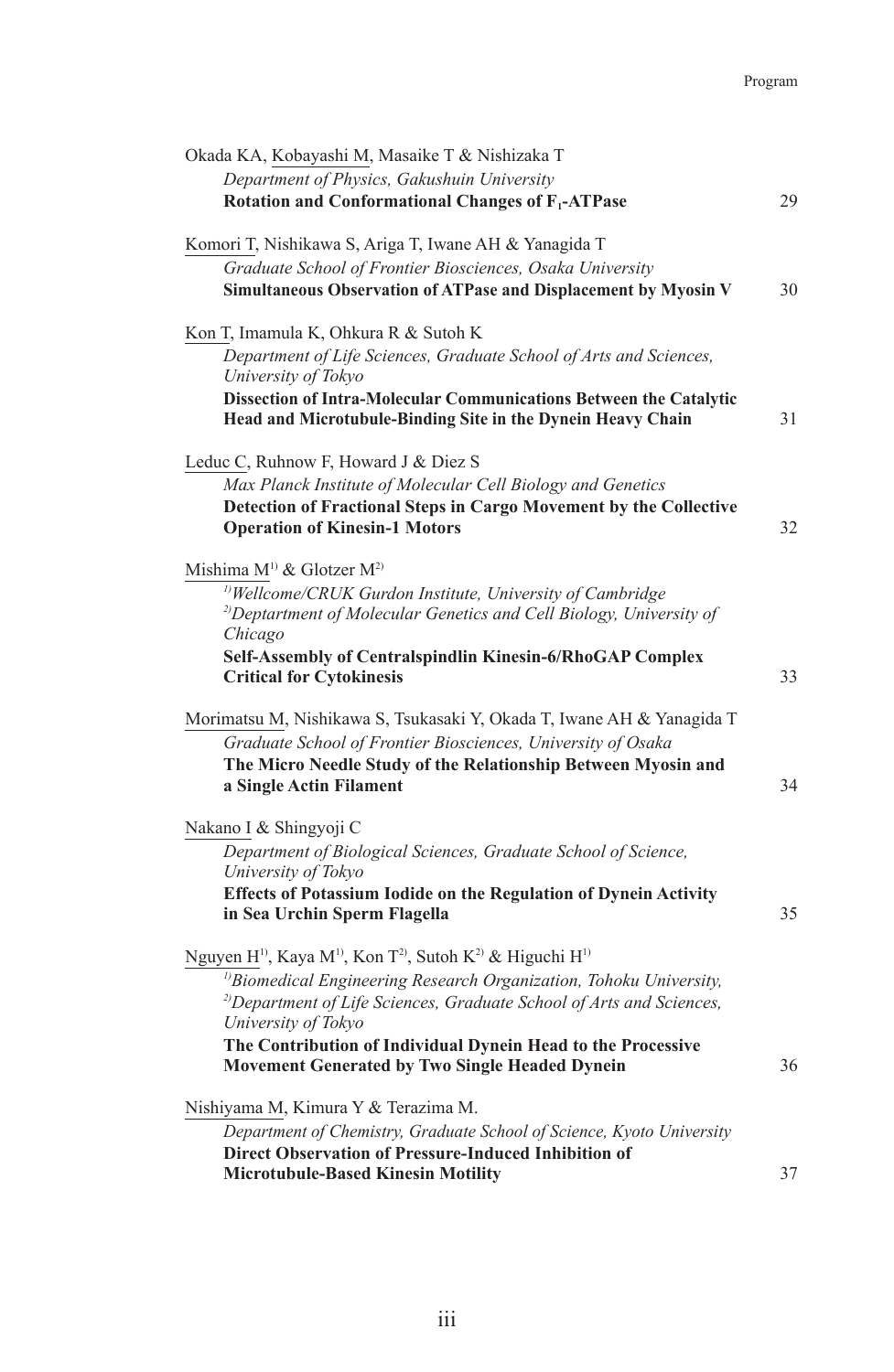#### Nitta R, Okada Y & Hirokawa N *Department of Cell Biology and Anatomy, Graduate School of Medicine, University of Tokyo*  **Proposed Mechanism of Regulation of Nucleotide Exchange in Kinesin/Microtubule System** 38

### 2:00 pm **PHOTO**

### **SESSION 2 Motility**

- Chairpersons: Sharyn A. Endow Robert Cross
- 2:30 pm ROBERT CROSS

Alonso M<sup>1)</sup>, Yajima J<sup>2</sup>), Carter N<sup>1)</sup> & Cross R<sup>1)</sup> <sup>1)</sup>Marie Curie Research Institute, <sup>2</sup>)Department of Physics, Gakashuin *University* **Mechanics of Kinesin-1** 5

3:15 pm TOSHIO YANAGIDA

Komori Y<sup>1,2)</sup>, Iwane AH<sup>1,3)</sup> & Yanagida T<sup>1,2,3)</sup> *1)Laboratories for Nanobiology, Graduate School of Frontier Biosciences, Osaka University, 2)Formation of Soft Nano-Machines, CREST JST, 3)Department of Physiology and Biosignaling, Graduate School of Medicine, Osaka University* **Myosin-V Makes Two Brownian 90° Rotations per 36 nm-Step** 6

#### 4:00 pm **COFFEE**

| 4:30 pm   | <b>SHARYN A ENDOW</b>                                                                                                                                                                        |   |
|-----------|----------------------------------------------------------------------------------------------------------------------------------------------------------------------------------------------|---|
|           | Endow SA <sup>1</sup> , Zou J <sup>1</sup> <sup>1</sup> , Yankel CD <sup>1</sup> <sup>1</sup> , Amos LA <sup>2</sup> <sup>2</sup> & Hirose K <sup>3</sup> <sup>1</sup>                       |   |
|           | <sup>1)</sup> Duke University Medical Center, <sup>2)</sup> MRC Laboratory of Molecular<br>Biology, <sup>3)</sup> National Institute of Advanced Industrial Science and<br>Technology (AIST) |   |
|           | <b>Kinesin Motor Structural Changes and Function in Meiosis</b>                                                                                                                              | 7 |
| $5:15$ pm | <b>JONATHON HOWARD</b>                                                                                                                                                                       |   |
|           | Howard J, Brouhard G, Helenius J, Hyman AA, Stear J & Varga V                                                                                                                                |   |
|           | Max Planck Institute of Molecular Cell Biology and Genetics                                                                                                                                  |   |
|           | <b>Regulation of Microtubule Length by Depolymerizing Kinesins</b><br>and Polymerases                                                                                                        | 8 |
|           |                                                                                                                                                                                              |   |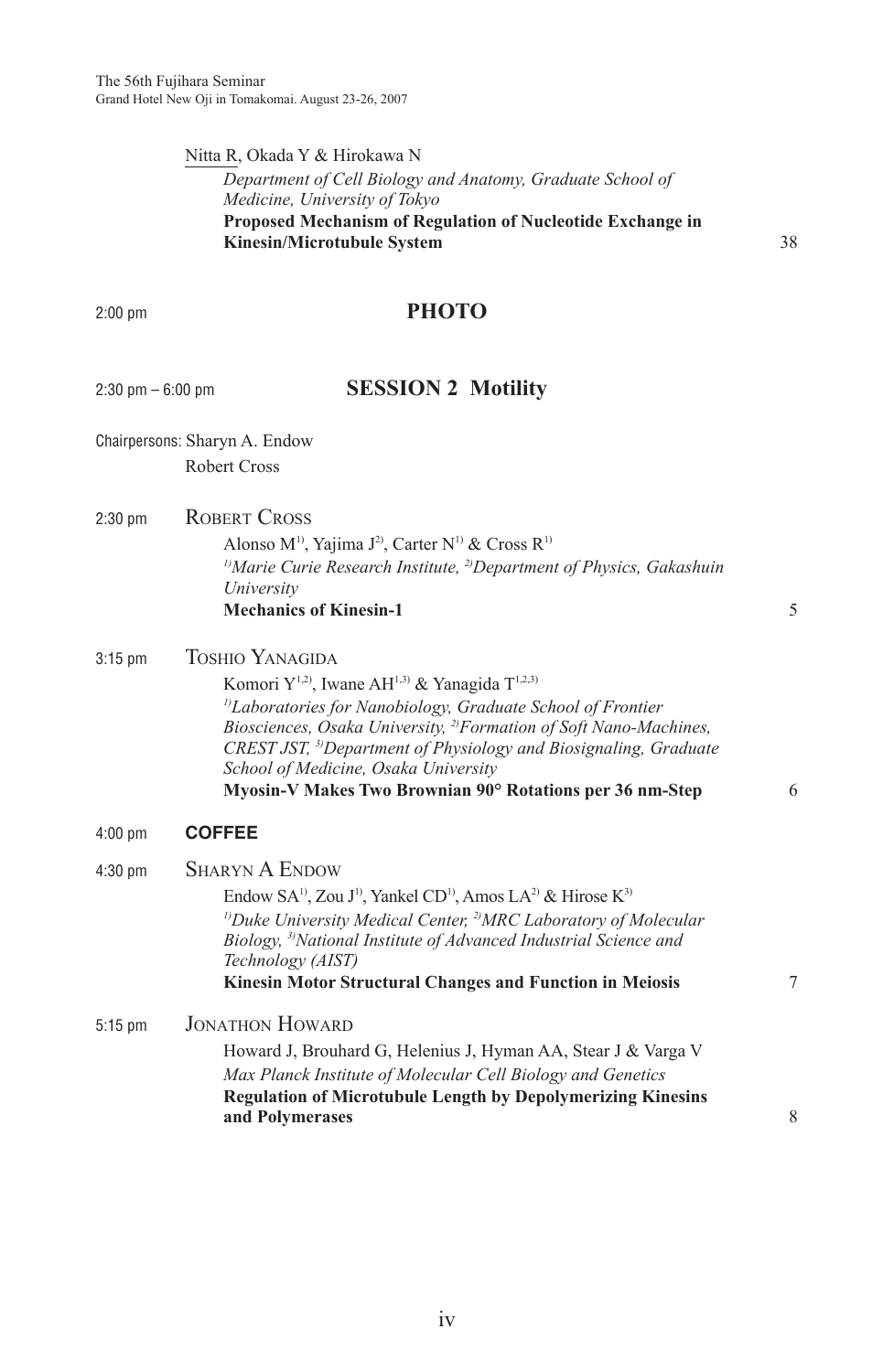# **SATURDAY, August 25**

| $8:30$ am $-$ Noon  | <b>SESSION 3 Mitosis</b>                                                                                                                                                                                                                                                                                                                                                                                                                                                                        |    |
|---------------------|-------------------------------------------------------------------------------------------------------------------------------------------------------------------------------------------------------------------------------------------------------------------------------------------------------------------------------------------------------------------------------------------------------------------------------------------------------------------------------------------------|----|
|                     | Chairpersons: Isabelle Vernos<br>Don W Cleveland                                                                                                                                                                                                                                                                                                                                                                                                                                                |    |
| $8:30 \text{ am}$   | DON W CLEVELAND<br>Weaver B, Silk A, Kim Y & Cleveland DW<br>Ludwig Institute for Cancer Research, University of California at San<br>Diego<br><b>Guarding the Genome: Centromeres, Aneupoidy and Tumorigenesis</b>                                                                                                                                                                                                                                                                             | 9  |
| $9:15$ am           | CLAIRE E WALCZAK<br>Walczak CE, Ems-McClung SC, Hertzer KM, Rizk R & Zhang X<br>Medical Sciences, Indiana University<br><b>Control of Mitotic Spindle Assembly by the Mitotic Kinesin MCAK</b>                                                                                                                                                                                                                                                                                                  | 10 |
| $10:00$ am          | <b>COFFEE</b>                                                                                                                                                                                                                                                                                                                                                                                                                                                                                   |    |
| 10:30 am            | <b>ISABELLE VERNOS</b><br>Ferreira V, Peset I, Sardon T, Vanneste D & Vernos I<br>Cell and Developmental Biology Program, Centre of Genomic<br>Regulation, CRG<br>Phosphorylation Dependent Regulation of Spindle Assembly and<br><b>Chromosome Movements during Mitosis and Meiosis</b>                                                                                                                                                                                                        | 11 |
| $11:15$ am          | <b>JONATHAN M SCHOLEY</b><br>Scholey JM<br>Department of Molecular and Cell Biology, University of California at<br>Davis<br><b>Functional Coordination of Kinesins Involved in Mitosis and</b><br><b>Ciliogenesis</b>                                                                                                                                                                                                                                                                          | 12 |
| 1:00 pm $-$ 2:00 pm | <b>POSTER SESSION II (O-Y)</b>                                                                                                                                                                                                                                                                                                                                                                                                                                                                  |    |
|                     | Oda T, Hirokawa N & Kikkawa M<br>Department of Biophysics, Graduate School of Science, Kyoto<br>University<br><b>Three-Dimensional Structures of Flagellar Dynein-Microtubule</b><br><b>Complex by Cryo-electron Microscopy</b>                                                                                                                                                                                                                                                                 | 39 |
|                     | Toba S <sup>1</sup> , Sakakibara H <sup>1</sup> , Ishikawa T <sup>2</sup> , Iwamoto H <sup>3</sup> & Oiwa K <sup>1,4)</sup><br><sup>1)</sup> Kobe Advanced ICT Research Center, National Institute of Information<br>and Communications Technology, <sup>2)</sup> Department of Biology, Swiss<br>Federal Institute of Technology (ETH Zürich) <sup>3)</sup> SPring-8, Japan<br>Synchrotron Radiation Research Institute, <sup>4)</sup> Graduate School of Life<br>Science, University of Hyogo |    |

**Force-Generating Mechanism of Axonemal Dynein Arms Studied by Cryoelectron Tomography and X-Ray Fiber Diffraction Analysis** 40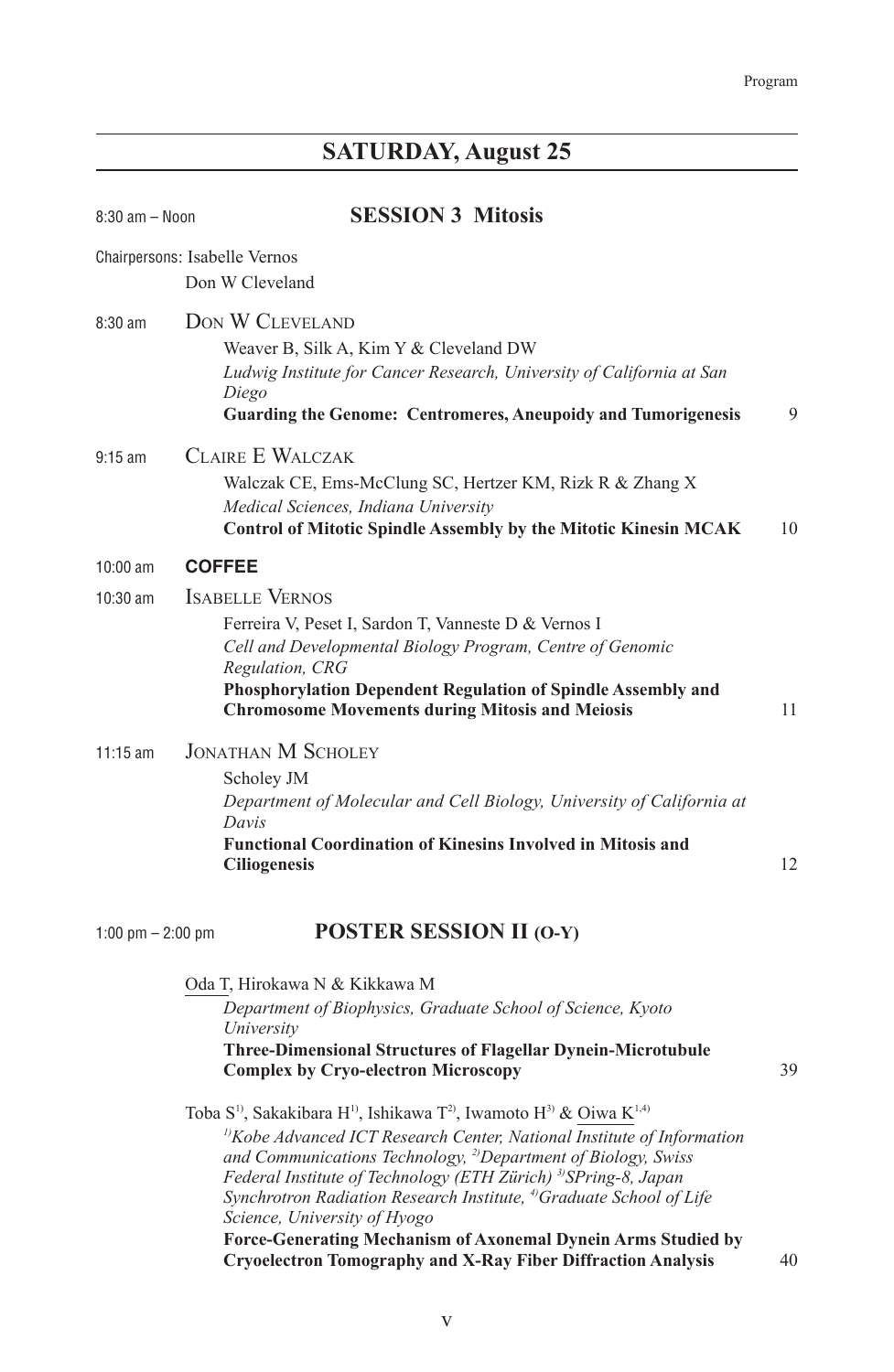| Pack-Chung E, Kurshan PT, Dickman DK & Schwarz TL                                                                                                                                                                                                                                                            |    |
|--------------------------------------------------------------------------------------------------------------------------------------------------------------------------------------------------------------------------------------------------------------------------------------------------------------|----|
| Department of Neurobiology, Harvard Medical School, and Program in<br>Neurobiology, Children's Hospital                                                                                                                                                                                                      |    |
| <b>Immaculate Connections, a Drosophila Kinesin, Is Required for</b><br><b>Synaptic Bouton Formation and Synaptic Vesicle Transport</b>                                                                                                                                                                      | 41 |
| Pigino G, Morfini G, Atagi Y, LaDu M & Brady S                                                                                                                                                                                                                                                               |    |
| Department of Anatomy and Cell Biology, College of Medicine,<br>University of Illinois at Chicago                                                                                                                                                                                                            |    |
| <b>Intracellular Amyloid Beta Down Regulates Fast Axonal Transport</b>                                                                                                                                                                                                                                       | 42 |
| Kotani N <sup>1)</sup> , Toba S <sup>2</sup> ), Mellor C <sup>3</sup> ), Sakakibara H <sup>2</sup> ), Kojima H <sup>2</sup> ), Molloy J <sup>3)</sup> &                                                                                                                                                      |    |
| Oiwa $K^{1,2)}$                                                                                                                                                                                                                                                                                              |    |
| <sup>1)</sup> Graduate School of Life Science, University of Hyogo, <sup>2)</sup> Kobe<br>Advanced ICT Research Center, National Institute of Information and<br>Communications Technology, <sup>3)</sup> National Institute for Medical Research<br>The Heterodimeric Axonemal Dynein f: Its Mechanical and |    |
| <b>Enzymatic Properties and Possible Roles in Beating of Flagellar</b><br><b>Axonemes</b>                                                                                                                                                                                                                    | 43 |
| Liu L & Satir BH                                                                                                                                                                                                                                                                                             |    |
| Department of Anatomy & Structural Biology, Albert Einstein College<br>of Medicine                                                                                                                                                                                                                           |    |
| Is Parafusin, an Exocytic Scaffold Component, Involved in<br><b>Exocytic Vesicle Transport?</b>                                                                                                                                                                                                              | 44 |
| Yoshimura A, Ishikawa R, Inoue Y, Nakano I & Shingyoji C                                                                                                                                                                                                                                                     |    |
| Department of Biological Sciences, Graduate School of Science,<br>University of Tokyo                                                                                                                                                                                                                        |    |
| Roles of ATP, ADP and Mechanical Signals in the Regulation of<br><b>Dynein Activity in Flagellar Motility</b>                                                                                                                                                                                                | 45 |
| Sugawa M, Nishikawa S, Iwane A & Yanagida T                                                                                                                                                                                                                                                                  |    |
| Graduate School of Frontier Bioscience, Osaka University<br>Single Molecule FRET Imaging of Enzymatic Reactions at High                                                                                                                                                                                      |    |
| <b>Concentrations of Fluorescently Labeled Ligands</b>                                                                                                                                                                                                                                                       | 46 |
| Dong M, Tanaka Y, Niwa S, Takei Y & Hirokawa N                                                                                                                                                                                                                                                               |    |
| Department of Cell Biology and Anatomy, Graduate School of<br>Medicine, University of Tokyo                                                                                                                                                                                                                  |    |
| <b>Establishment of New Hypomorphic Mouse Model for KIF1A</b><br><b>Molecular Motor</b>                                                                                                                                                                                                                      | 47 |
| Toda H <sup>1)</sup> , Mochizuki H <sup>2)</sup> , Zhan C <sup>1)</sup> , Sugiura Y <sup>1)</sup> , Flores R III <sup>1</sup> <sup>)</sup> , Josowitz R <sup>3</sup> <sup>)</sup> ,                                                                                                                          |    |
| Krasieva TB <sup>4)</sup> , LaMorte VJ <sup>4)</sup> , Suzuki E <sup>5)</sup> , Gindhart JG <sup>3</sup> ),<br>Furukubo-Tokunaga K <sup>2)</sup> & Tomoda T <sup>1)</sup>                                                                                                                                    |    |
| <sup>1)</sup> Division of Neurosciences, Beckman Research Institute of the City of                                                                                                                                                                                                                           |    |
| Hope, <sup>2)</sup> Graduate School of Life and Environmental sciences,<br>University of Tsukuba, <sup>3)</sup> Department of Biology, University of Richmond,                                                                                                                                               |    |
| <sup>4)</sup> Beckman Laser Institute, University of California, Irvine, <sup>5)</sup> Gene                                                                                                                                                                                                                  |    |
| Network Laboratory, National Institute of Genetics<br>Regulation of Axonal Transport via a Phosphorylation-Dependent                                                                                                                                                                                         |    |
| <b>Cargo-Motor Assembly</b>                                                                                                                                                                                                                                                                                  | 48 |

vi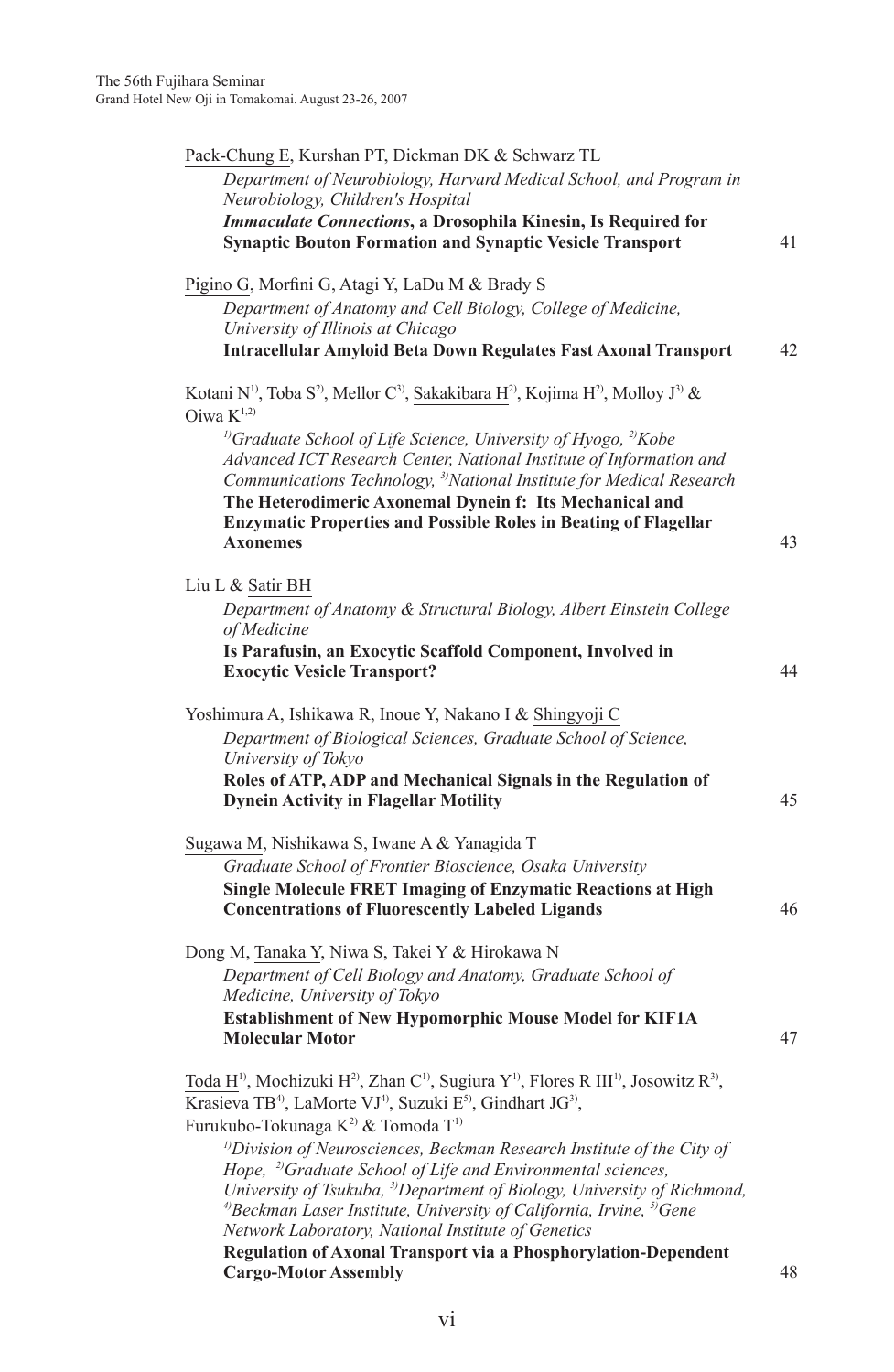| Togashi Y <sup>1)</sup> , Ueda M <sup>1)</sup> , Mikhailov AS <sup>2)</sup> & Yanagida T <sup>1)</sup><br><sup>1)</sup> Nanobiology Laboratories, Graduate School of Frontier Biosciences,<br>Osaka University, <sup>2)</sup> Department of Physical Chemistry, Fritz Haber<br>Institute of the Max Planck Society<br><b>Nonlinear Conformational Motion in Elastic Networks and</b><br><b>Dynamical Features of Molecular Motors</b>                                       | 49 |
|-----------------------------------------------------------------------------------------------------------------------------------------------------------------------------------------------------------------------------------------------------------------------------------------------------------------------------------------------------------------------------------------------------------------------------------------------------------------------------|----|
| Tominaga M <sup>1)</sup> , Murayama T <sup>2)</sup> , Kurebayashi N <sup>2)</sup> & Katayama E <sup>1)</sup><br><sup>1)</sup> The Institute of Medical Science, The University of Tokyo,<br><sup>2)</sup> Department of Pharmacology, School of Medicine, Juntendo<br>University<br>Conformational Change of Myosin Vb Is Involved in the<br><b>Regulation of Peripheral Membrane Traffic</b>                                                                               | 50 |
| Nakayama A <sup>1)</sup> , Torisawa T <sup>1)</sup> , Furuta K <sup>1)</sup> , Edamatsu M <sup>1)</sup> , Hirotsune S <sup>2)</sup> &<br>Toyoshima YY <sup>1)</sup><br><sup>1)</sup> Department of Life Sciences, Graduate School of Arts and Sciences,<br>University of Tokyo, <sup>2)</sup> Department of Genetic Disease Research, Osaka<br>City University Graduate School of Medicine<br>The Regulation of Dynein Motility by LIS1 and NDEL1                           | 51 |
| Ueno H <sup>1)</sup> , Yasunaga T <sup>2)</sup> , Shingyoji C <sup>3)</sup> & Hirose K <sup>1)</sup><br><sup>1)</sup> Research Institute for Cell Engineering, AIST, <sup>2)</sup> Department of<br>Biochemical Engineering and Science, Kyushu Institute of Technology,<br><sup>3)</sup> Department of Biological Sciences, Graduate School of Science,<br>University of Tokyo<br><b>Structural Analysis of Outer Arm Dynein Molecules Bound to</b><br><b>Microtubules</b> | 52 |
| Varga V, Leduc C, Diez S & Howard J<br>Max Planck Institute of Molecular Cell Biology and Genetics<br>The Mechanism of Microtubule Depolymerization by the Yeast<br>Kinesin-8, Kip3p                                                                                                                                                                                                                                                                                        | 53 |
| Yajima J <sup>1,2)</sup> , Nishizaka T <sup>2)</sup> & Cross RA <sup>1)</sup><br><sup>1)</sup> Molecular Motors Group, Marie Curie Research Institute,<br><sup>2)</sup> Department of Physics, Gakushuin University<br>Microtubule Sliding and Rotation Driven by Multiple<br><b>Single-Headed Rat Kinesins</b>                                                                                                                                                             | 54 |
| Yamamoto R, Yanagisawa HA, Yagi T & Kamiya R<br>Department of Biological Sciences, Graduate School of Science,<br>University of Tokyo<br><b>Identification of Novel Subunits of Inner Arm Dynein Conserved</b><br><b>Among Various Eukaryotes</b>                                                                                                                                                                                                                           | 55 |

# 2:00 pm – 6:30 pm **EXCURSION**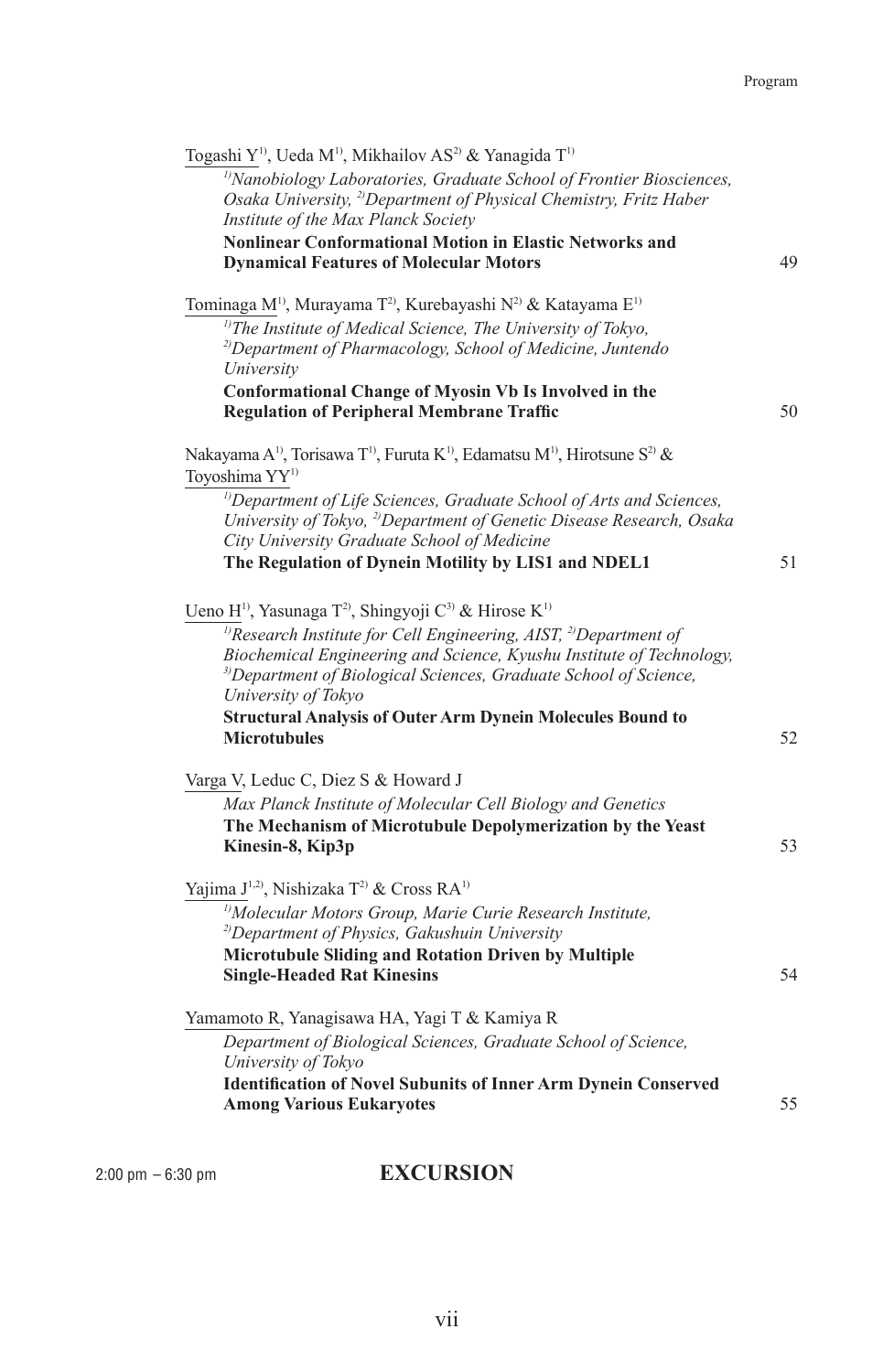# **SUNDAY, August 26**

| $8:30$ am - Noon | <b>SESSION 4 Transport</b>                                                                                                                                                                                                                                                                                                                                                                  |    |
|------------------|---------------------------------------------------------------------------------------------------------------------------------------------------------------------------------------------------------------------------------------------------------------------------------------------------------------------------------------------------------------------------------------------|----|
|                  | Chairpersons: Vladimir I Gelfand<br>Gary Banker                                                                                                                                                                                                                                                                                                                                             |    |
| $8:30$ am        | <b>GARY BANKER</b><br>Banker G, Huang CF, Petersen J & Kaech S<br>Center for Research on Occupational and Environmental Toxicology,<br>Oregon Health & Science University<br>The Long-Range Carriers that Transport Polarized Membrane<br><b>Proteins to Axons and Dendrites</b>                                                                                                            | 13 |
| $9:15$ am        | <b>KRISTEN VERHEY</b><br>Cai D <sup>1)</sup> , Reed N <sup>1)</sup> , Meyhofer E <sup>2)</sup> & Verhey K <sup>1)</sup><br>Departments of <sup>1)</sup> Cell and Developmental Biology and <sup>2)</sup> Mechanical<br>Engineering, University of Michigan, USA<br><b>Regulation of Kinesin-1 Transport by Microtubule</b><br><b>Post-Translational Modifications</b>                       | 14 |
| 10:00 am         | <b>COFFEE</b>                                                                                                                                                                                                                                                                                                                                                                               |    |
| $10:30$ am       | <b>BRUCE J SCHNAPP</b><br>Schnapp $BJ^1$ , Sheets L <sup>1</sup> , Ransom $DG^1$ , Mellgren $EM^2$ & Johnson $SL^2$<br><sup>1)</sup> Department of Cell and Developmental Biology, Oregon Health and<br>Science University, <sup>2)</sup> Department of Genetics, Washington University<br><b>Genetic and Live Cell Imaging Studies of Melanosome Transport</b><br>in Zebrafish Melanocytes | 15 |
| $11:15$ am       | <b>VLADIMIR I GELFAND</b><br>Kim H, Kulic IM, Brown AEX, Kural C, Blehm B, Selvin PR,<br>Nelson PC & Gelfand VI<br>Department of Cell and Molecular Biology, Feinberg School of<br>Medicine, Northwestern University<br><b>Organelle Transport: Moving on Moving Tracks</b>                                                                                                                 | 16 |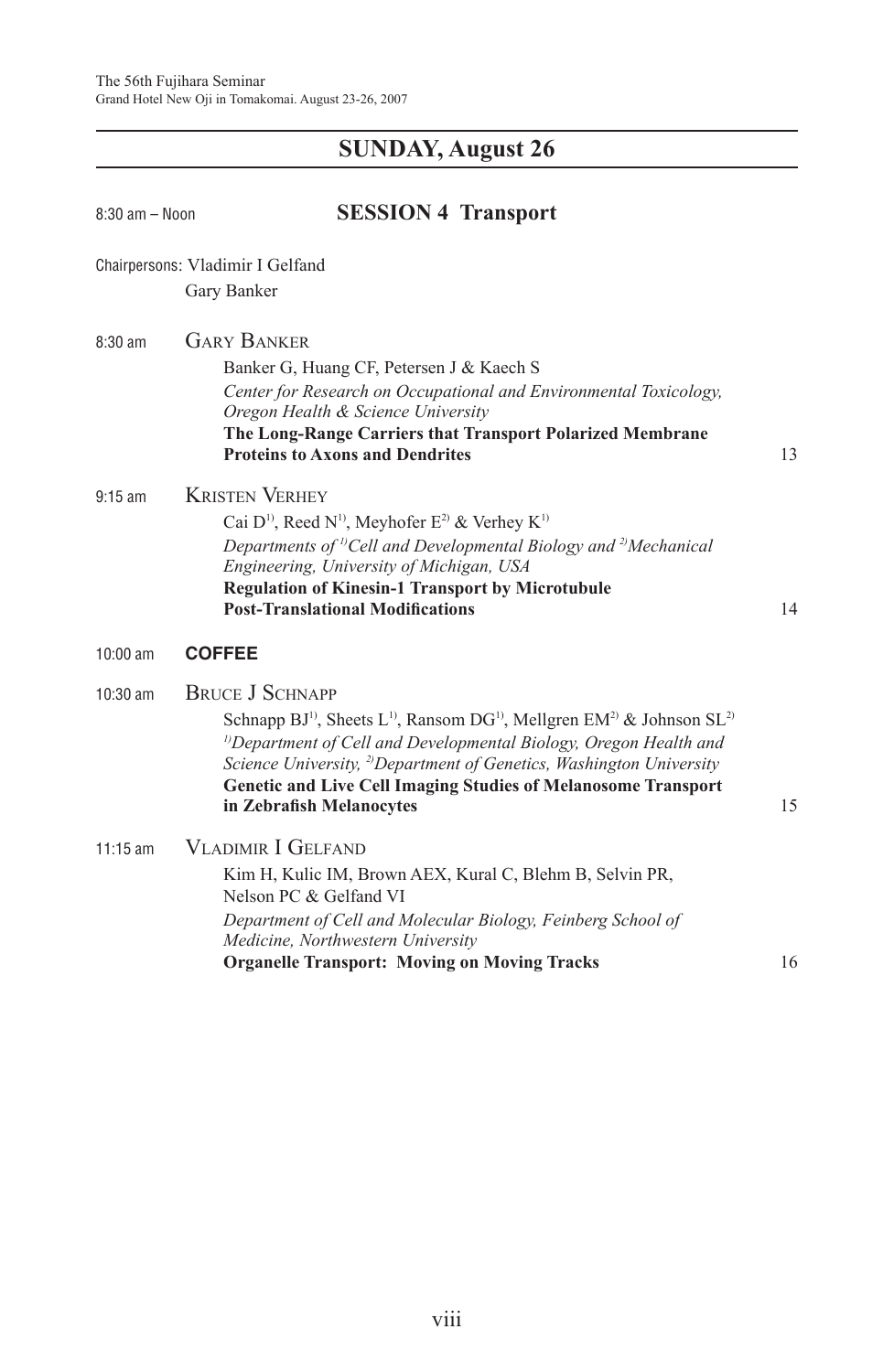|                      | Chairpersons: Joel Rosenbaum<br>Peter Satir                                                                                                                                                                                                                        |    |
|----------------------|--------------------------------------------------------------------------------------------------------------------------------------------------------------------------------------------------------------------------------------------------------------------|----|
| $1:00$ pm            | PETER SATIR<br>Satir P, Bell A, Guerra C & Awan A<br>Department of Anatomy and Structural Biology, Albert Einstein College<br>of Medicine<br>The Role of Kin 5 in Tetrahymena Ciliary Signaling                                                                    | 17 |
| $1:45$ pm            | <b>JOEL ROSENBAUM</b><br>Rosenbaum J<br>Dept. Molecular, Cellular and Developmental Biology, Yale University<br>Intraflagellar Transport Protein, IFT27, a Small G-Protein, Controls<br>Both the IFT-Dependent Assembly of the Cilium, and Cell Division           | 18 |
| $2:30$ pm            | <b>RICHARD VALLEE</b><br>Tsai JW, Seale GE & Vallee RB<br>Columbia University, College of Physicians and Surgeons, Dept. of<br>Pathology and Cell Biology<br>Multiple Roles for Cytoplasmic Dynein and LIS1 in Neuronal<br><b>Migration and Axonal Pathfinding</b> | 19 |
| 3:15 pm              | <b>RITSU KAMIYA</b><br>Yagi T, Kikushima K & Kamiya R<br>Department of Biological Sciences, Graduate School of Science,<br>University of Tokyo<br><b>Novel Species and Novel Motor Properties of Axonemal Dyneins</b>                                              | 20 |
| $4:00$ pm            | <b>COFFEE</b>                                                                                                                                                                                                                                                      |    |
| $4:30$ pm $-6:30$ pm | <b>SESSION 6 Dynein (Short Talks)</b>                                                                                                                                                                                                                              |    |
|                      | Chairpersons: Kazuhiro Oiwa<br>Ritsu Kamiya                                                                                                                                                                                                                        |    |
| 4:30 pm              | Kamimura S <sup>1)</sup> & Iwamoto H <sup>2)</sup><br><sup>1)</sup> Department of Life Sciences, Graduate School of Arts and Sciences,<br>University of Tokyo $\&$ <sup>2</sup> Life and Environmental Division, SPring-8,<br><i>JASRI</i>                         |    |

1:00 pm – 4:00 pm **SESSION 5 Cilia and Dynein**

**Dynein Arm Arrangement in Flagellar Axonemes and Its Dynamic Change Revealed by Small-Angle X-ray Diffraction Analysis** 28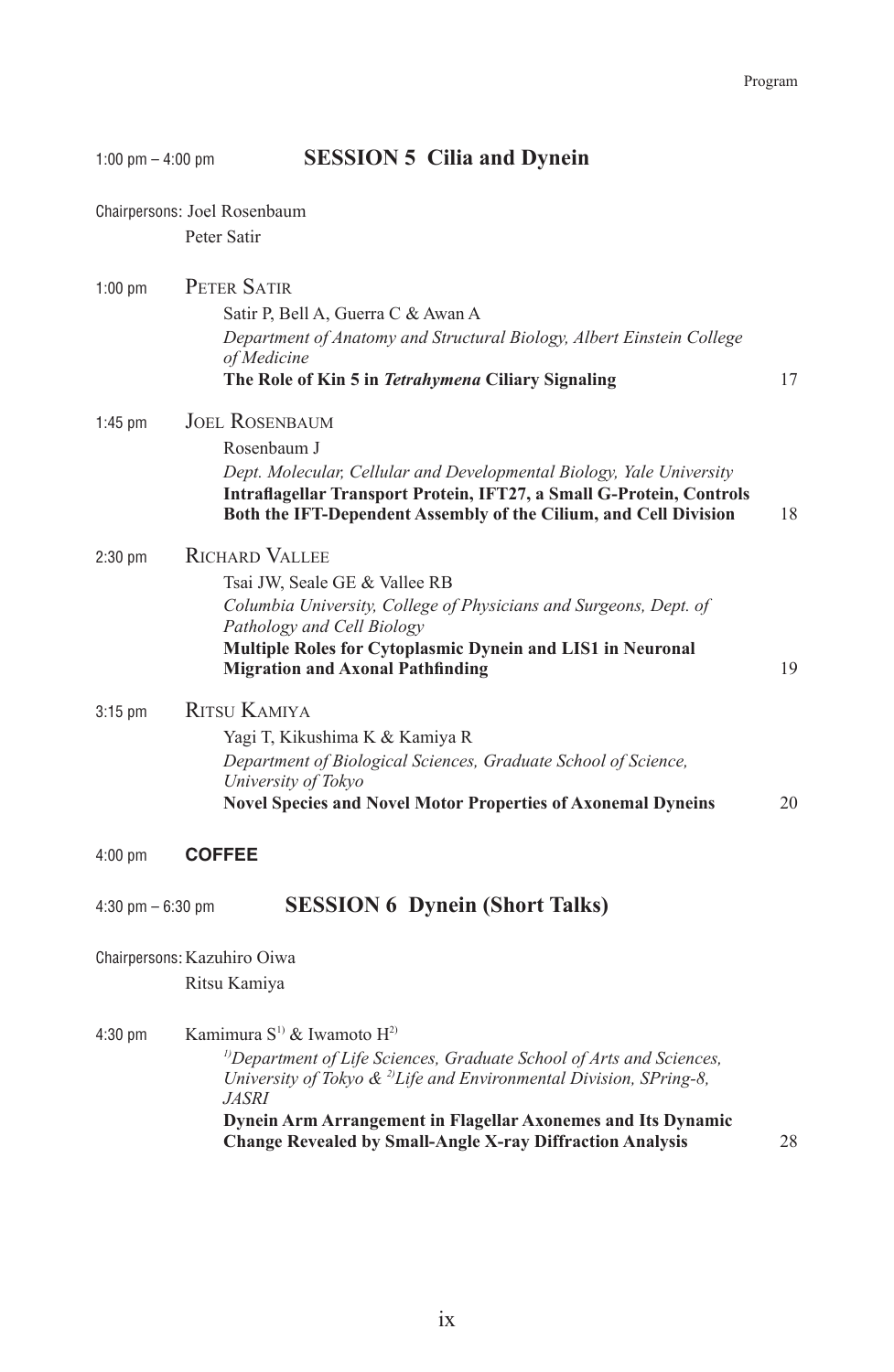| $4:50$ pm | Kon T, Imamula K, Ohkura R, Sutoh K & Sutoh K                                                                                                                                                                                                                           |        |
|-----------|-------------------------------------------------------------------------------------------------------------------------------------------------------------------------------------------------------------------------------------------------------------------------|--------|
|           | Department of Life Sciences, Graduate School of Arts and Sciences,<br>University of Tokyo                                                                                                                                                                               |        |
|           | Dissection of Intra-Molecular Communications Between the Catalytic<br>Head and Microtubule-Binding Site in the Dynein Heavy Chain                                                                                                                                       | 31     |
| $5:10$ pm | Nguyen H <sup>1)</sup> , Kaya M <sup>1)</sup> , Kon T <sup>2)</sup> , Sutoh K <sup>2)</sup> & Higuchi H <sup>1)</sup><br><sup>1)</sup> Biomedical Engineering Research Organization, Tohoku University,                                                                 |        |
|           | <sup>2)</sup> Department of Life Sciences, Graduate School of Arts and Sciences,<br>University of Tokyo                                                                                                                                                                 |        |
|           | The Contribution of Individual Dynein Head to the Processive<br><b>Movement Generated by Two Single Headed Dynein</b>                                                                                                                                                   | 36     |
| $5:30$ pm | Oiwa K                                                                                                                                                                                                                                                                  |        |
|           | Kobe Advanced ICT Research Center, National Institute of Information<br>and Communications Technology; Graduate School of Life Science,<br>University of Hyogo                                                                                                          |        |
|           | <b>Force-Generating Mechanism of Axonemal Dynein Arms Studied</b><br>by Cryoelectron Tomography and X-ray Fiber Diffraction Analysis,<br>and in vitro Motility Assays                                                                                                   | 40, 43 |
| $5:50$ pm | Yoshimura A, Ishikawa R, Inoue Y, Nakano I & Shingyoji C                                                                                                                                                                                                                |        |
|           | Department of Biological Sciences, Graduate School of Science,<br>University of Tokyo                                                                                                                                                                                   |        |
|           | Roles of ATP, ADP and Mechanical Signals in the Regulation of<br><b>Dynein Activity in Flagellar Motility</b>                                                                                                                                                           | 45     |
| $6:10$ pm | Ueno H <sup>1)</sup> , Yasunaga T <sup>2</sup> , Shingyoji C <sup>3)</sup> & Hirose K <sup>1)</sup>                                                                                                                                                                     |        |
|           | <sup>1)</sup> Research Institute for Cell Engineering, AIST, <sup>2)</sup> Department of<br>Biochemical Engineering and Science, Kyushu Institute of Technology,<br><sup>3)</sup> Department of Biological Sciences, Graduate School of Science,<br>University of Tokyo |        |
|           | <b>Structural Analysis of Outer Arm Dynein Molecules Bound to</b><br><b>Microtubules</b>                                                                                                                                                                                | 52     |
|           |                                                                                                                                                                                                                                                                         |        |

# 6:30 pm **Closing Remark**

### 7:00 pm **BANQUET**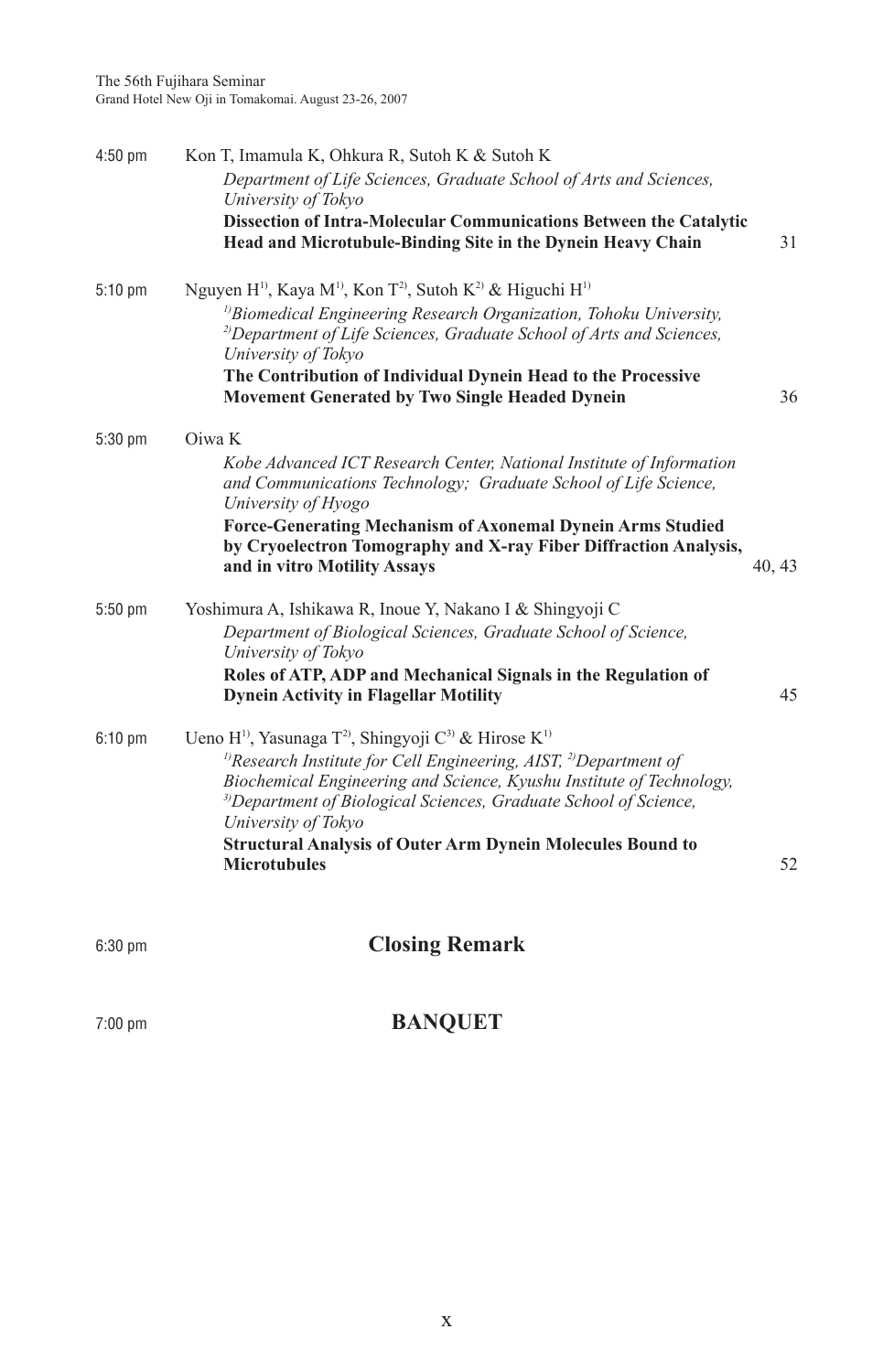### NOBUTAKA HIROKAWA

### **Integrative Biology of Kinesin Superfamily Molecular Motors, KIF 1A, KIF 3 and KIF 4: Structure, Dynamics and Functions**

### Hirokawa N

*Department of Cell Biology and Anatomy, Graduate School of Medicine, University of Tokyo, Hongo 7-3-1, Bunkyo-ku, Tokyo, 113-0033 Japan*

The intracellular transport is essential for cell morphogenesis, functioning and survival. To elucidate this mechanism we have identified and been characterizing kinesin superfamily proteins, KIFs, using multidisciplinary and integrative approaches combining molecular cell biology, molecular genetics, biophysics, X-ray crystallography and cryoelectron microscopy. In this seminar I will focus on KIF 3, KIF 4 and KIF 1A.

To know the in vivo function of KIF3 in brain we conditionally knocked out KAP3, an associated protein of KIF3 to suppress function of KIF3 in brain. In mutant brain progenitor cells proliferate and invade upper layers to cause tumor like rossete formation. In the KAP 3 knock out cells transport of N-cadherin and beta-catenin from Golgi to plasma membrane was affected. We found that the cargoes of KIF 3 contain N-cadherin and beta catenin and that KIF 3 controls a balance between beta catenin in the cytoplasm and it in the plasma membrane working as cell-cell adhesion molecule. Beta catenin in the cytoplasm tends to get in the nucleus to work as a transcriptional factor together with T cell factor and enhances cell proliferation. Thus this study suggests a potential tumor-suppressing activity of KIF 3.

In brain development, apoptosis is a physiological process that controls the final numbers of neurons. We found that the activity dependent prevention of apoptosis in juvenile neurons is regulated by KIF 4. The C-terminal domain of KIF 4 is a module that suppresses the activity of poly(ADP-ribose)polymerase-1(PARP-1), a nuclear enzyme. When neurons are stimulated by membrane depolarization, calcium signaling mediated by CaMKII induces dissociation of KIF 4 from PARP-1, resulting in upregulation of PARP-1 activity, which supports neuron survival. After dissociation from PARP-1, KIF 4 enters into the cytoplasm from the nucleus and moves to the distal part of neuritis in a microtubule-dependent manner. We suggest that KIF 4 controls the activity-dependent survival of postmitotic neurons by regulating PARP-1 activity in brain development.

In terms of the mechanism of motility the slow rate-limiting ADP release from free kinesin is accelerated by more than 10<sup>4</sup>-fold following interaction with MT. This MTdependent regulation serves as a chemical checkpoint to suppress futile consumption of ATP by free kinesin. Thus, ADP release is a key fundamental regulatory step for kinesin. We propose an atomic mechanism for this regulation based on five new crystal structures of ADP-releasing intermediates of the monomeric kinesin KIF1A and supporting kinetic measurements of mutant KIF1As.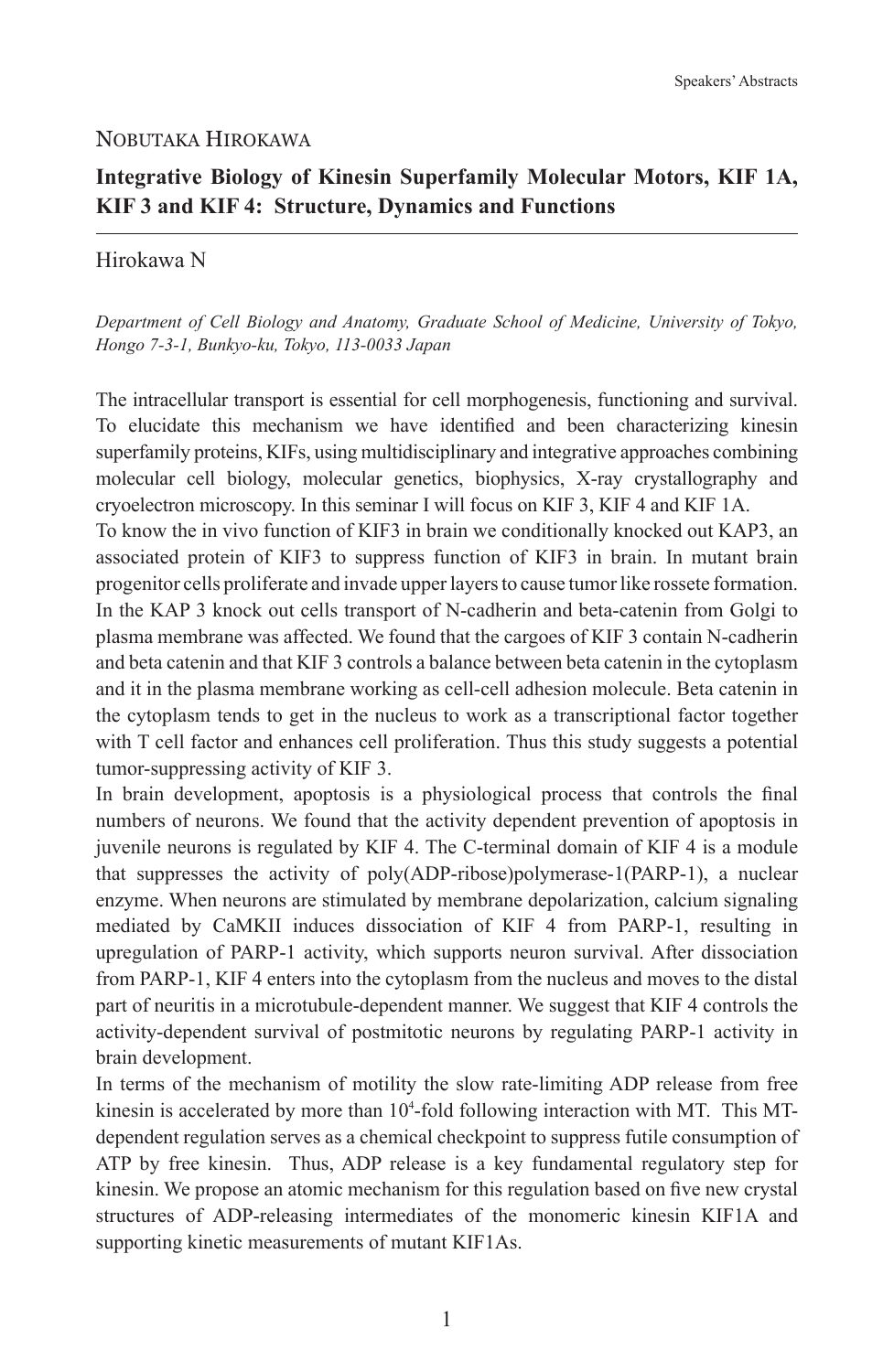### VIKI ALLAN

### **Kinesin-1 and Endoplasmic Reticulum Motility**

### Allan V & Wozniak M

*Faculty of Life Sciences, University of Manchester, The Michael Smith Building, Oxford Road, Manchester, M13 9PT, United Kingdom*

Kinesin-1 is thought to drive the movement of many different cargoes, including membrane-bound organelles such as the endoplasmic reticulum (ER). Kinesin-1-driven movement towards microtubule plus ends would transport the ER tubules towards the cell periphery in most cells, and this movement, together with the fusion of ER tubules with each other, is proposed to generate the typical reticular-tubular membrane network. Since kinesin-1 transports multiple cargoes, an important question is how the motor associates with these different structures. One possibility is that identical motor molecules bind to distinct cargo-specific receptors, such as kinesin heavy chain (KHC) binding to kinectin in the ER. However, kinesin light chains (KLCs) also bind to certain cargo molecules, and KLC1 exists in at least 8 splice isoforms, which differ only at their C-termini. We have tested whether distinct KLC1 isoforms play a role in targeting kinesin-1 to different organelles. Using a combination of in vitro motility assays and biochemical approaches, we have found that KLC1B is involved in targeting and function of kinesin-1 on the ER, whereas KLC1D is required for the movement of vesicles in a Golgi membrane fraction. We have confirmed these results using a new assay for ER motility that uses semiintact cells. However, when transient transfection is used to express KHC or KLC fragments in cells, or when KHC expression is knocked down using RNAi, only subtle effects are seen on ER morphology and motility. This may be because ER tubules can extend in mutliple ways—via kinesin or dynein, or by attaching to growing microtubules. Moreover, it is clear that other motile organelles such as endosomes, lysosomes, mitochondria and peroxisomes, may form transient interactions with the ER, and therefore extend ER tubules indirectly using motors other than kinesin-1.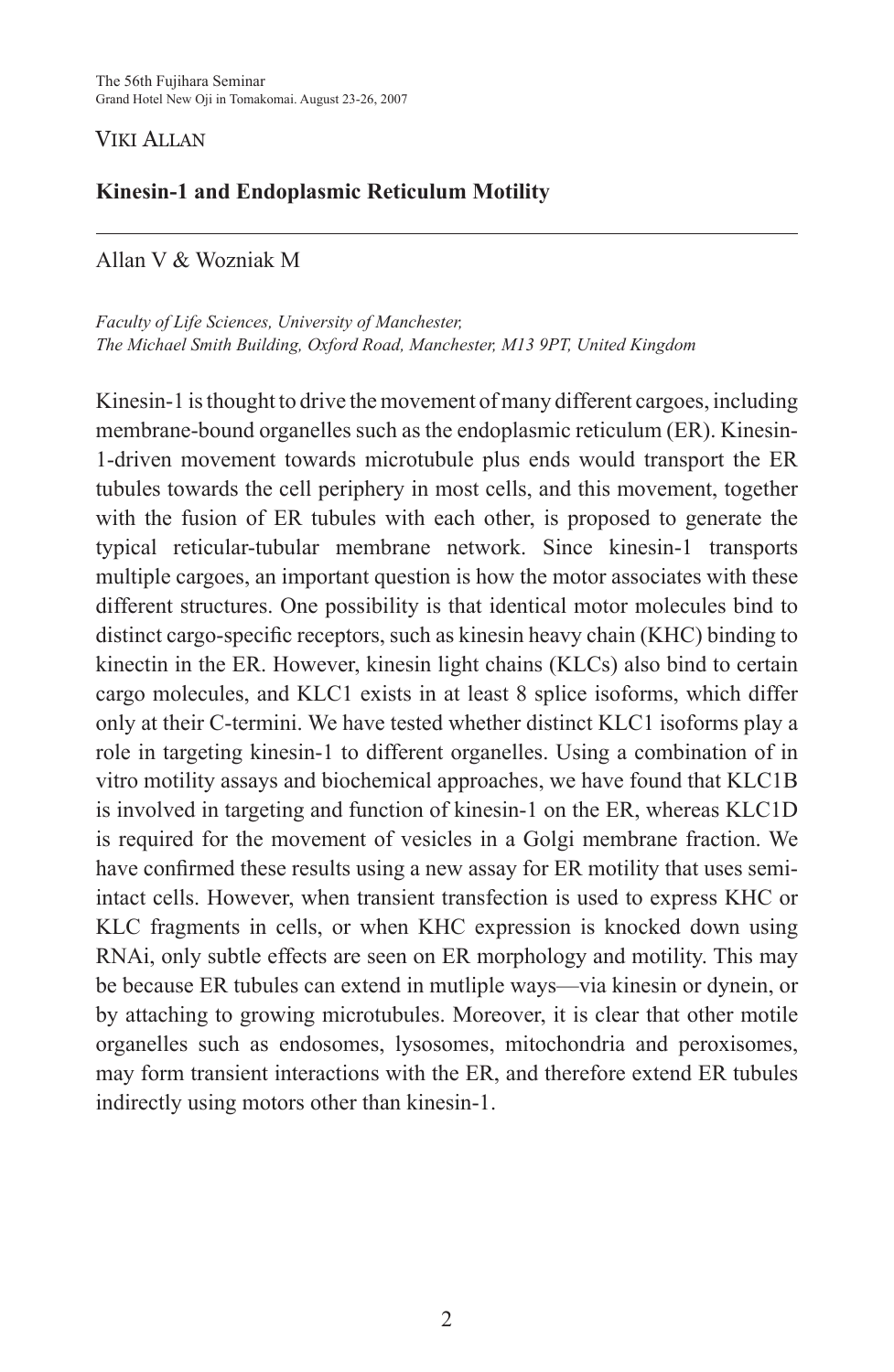### **Authors' Index**

# **A**

| Atagi Y ………………………………………………… 42 |  |
|--------------------------------|--|
|                                |  |

# **B**

# **C**

| Carter N $\cdots$ 5 |  |
|---------------------|--|
|                     |  |
|                     |  |

### **D**

| Dong M $\cdots$ 47 |  |
|--------------------|--|
|                    |  |

# **E**

## **F**

# **G**

# **H**

| Hirose K $\cdots$ $\cdots$ 7.52  |
|----------------------------------|
|                                  |
|                                  |
| Huang CF ………………………………………… 13, 26 |
|                                  |

# **I**

# **J**

# **K**

| Kamimura S ………………………………………… 28 |
|--------------------------------|
|                                |
|                                |
|                                |
| Kikkawa M ……………………………………… 39   |
|                                |
|                                |
|                                |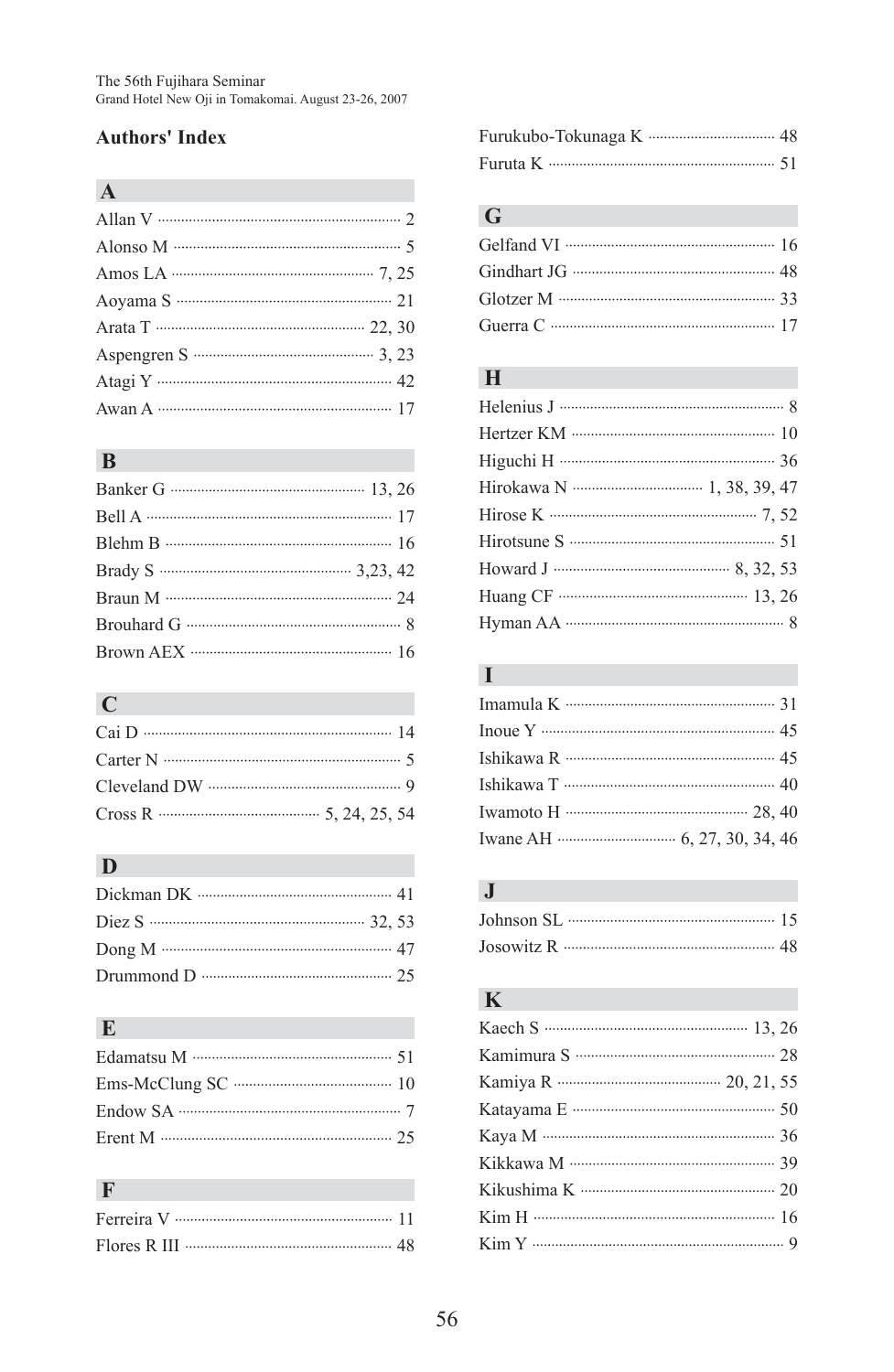| Kurshan PT ………………………………………… 41 |
|--------------------------------|
|                                |

# **L**

| Liu L ……………………………………………………… 44 |  |
|--------------------------------|--|

# **M**

## **N**

# **O**

# **P**

# **R**

| Rizk R $\ldots$ 10              |  |
|---------------------------------|--|
| Rosenbaum J ………………………………………… 18 |  |
|                                 |  |

# **S**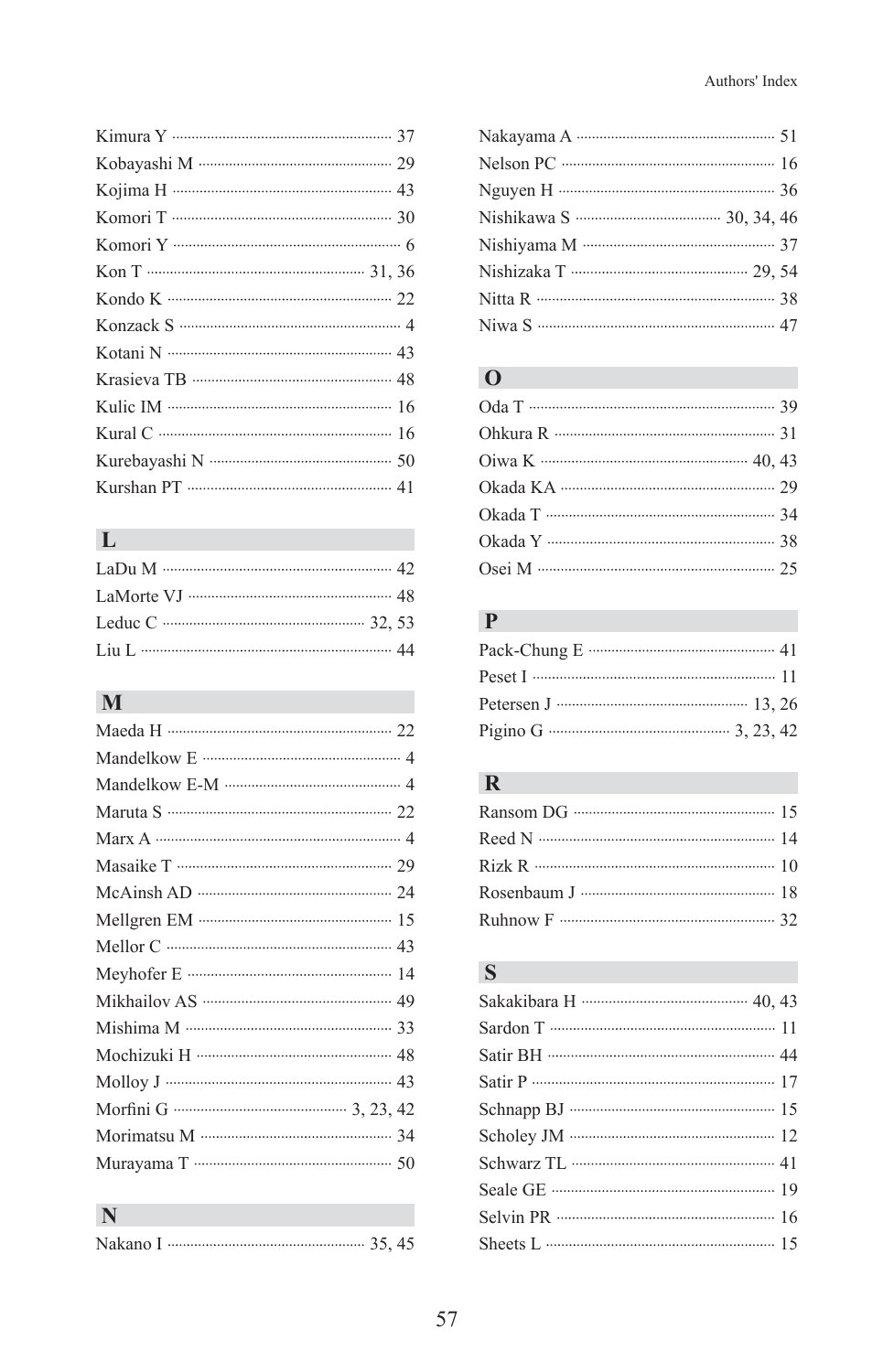The 56th Fujihara Seminar Grand Hotel New Oji in Tomakomai. August 23-26, 2007

| Sugawa M …………………………………………… 46 |  |
|-------------------------------|--|
|                               |  |
|                               |  |
|                               |  |

### **T**

| Takei Y ……………………………………………… 47  |
|--------------------------------|
| Tanaka Y …………………………………………… 47  |
|                                |
|                                |
| Toba S $\cdots$ 40.43          |
|                                |
|                                |
|                                |
| Tomoda T ……………………………………………… 48 |
|                                |
|                                |
|                                |
|                                |
|                                |

## **U**

# **V**

| Vallee RB …………………………………………… 19 |  |
|--------------------------------|--|
|                                |  |
|                                |  |
|                                |  |
|                                |  |

# **W**

# **Y**

Yagi T 20, 55

# **Z**

| Zhang X $\cdots$ 10 |  |
|---------------------|--|
|                     |  |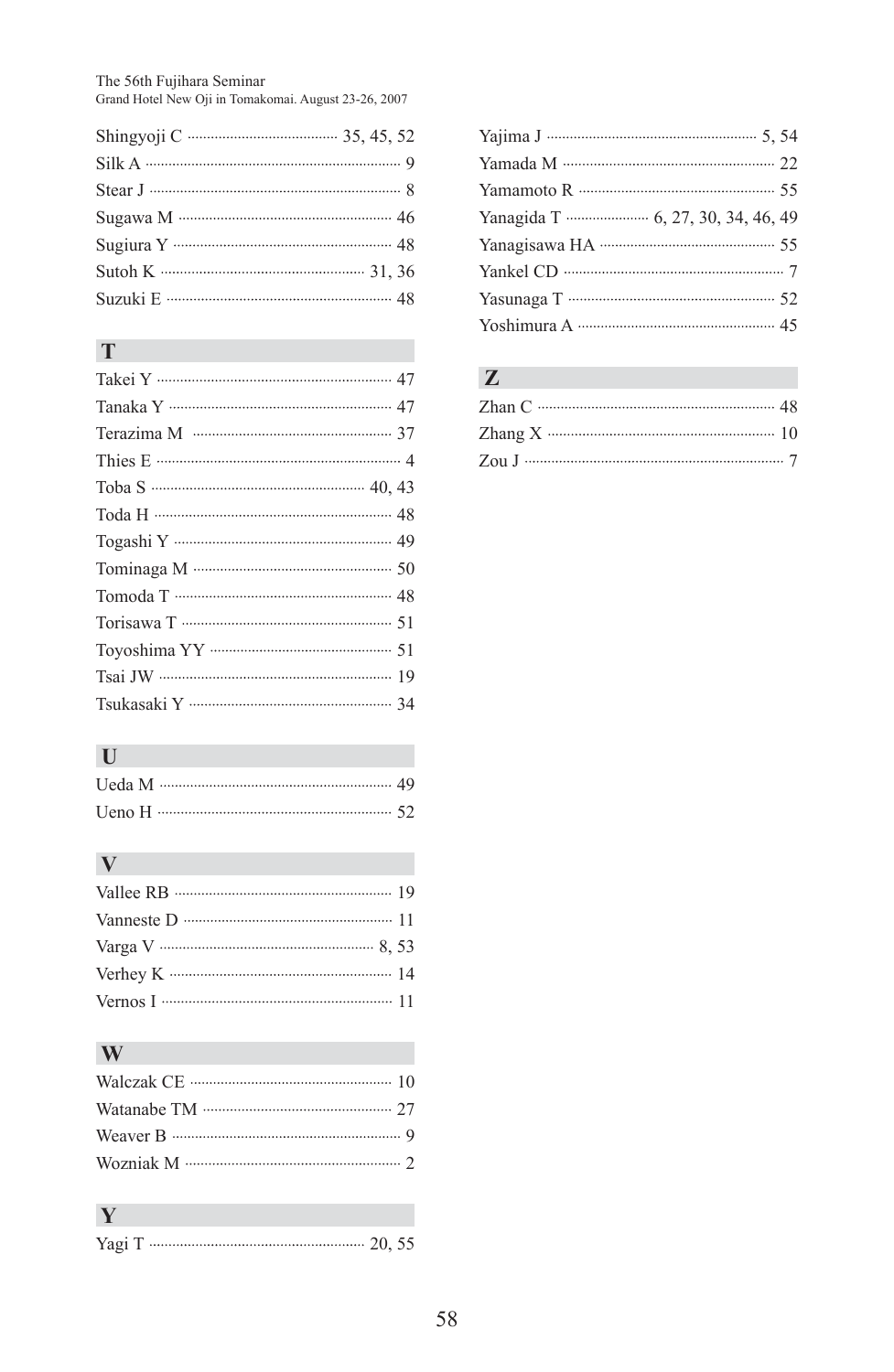### **List of Participants**

#### ALLAN, Viki

Faculty of Life Sciences, University of Manchester The Michael Smith Building, Oxford Road, Manchester M13 9PT UK

### AOYAMA, Susumu

Department of Biological Sciences, Graduate School of Science, University of Tokyo 7-3-1 Hongo, Bunkyo-ku, Tokyo 113-0033 Japan

#### ARATA, Toshiaki

Department of Biological Sciences, Graduate School of Science, Osaka University Machikaneyama 1-1, Toyonaka, Osaka 560-0043 Japan

#### ARIMURA, Nariko

Department of Cell Pharmacology, Nagoya University Graduate School of Medicine 65 Tsurumai, Showa, Nagoya, Aichi

### 466-8550

Japan

#### ASPENGREN, Sara

Department of Anatomy and Cell Biology, University of Illinois at Chicago 808 S Wood St, M/C 512, Chicago, IL 60612 USA

BAN, Soji The Fujihara Foundation of Science 3-7-12, Ginza, Chuo-ku, Tokyo 104-0061 Japan BANKER, Gary Center for Research on Occupational and Environmental Toxicology, Oregon Health & Science University 3181 SW Sam Jackson Park Road, Portland, OR 97239 USA BRADY, Scott Dept of Anatomy and Cell Biology, Univ. of Illinois at Chicago Chicago, IL 60612 USA BRAUN, Marcus Marie Curie Research Institute The Chart, Oxted, Surrey RH8 0TL UK CLEVELAND, Don W Ludwig Institute for Cancer Research, University of California at San Diego CMM-East, Room 3080, 9500 Gilman Drive, La Jolla, CA 92093 USA CROSS, Robert Marie Curie Research Institute The Chart, Oxted, Surrey RH8 0TL UK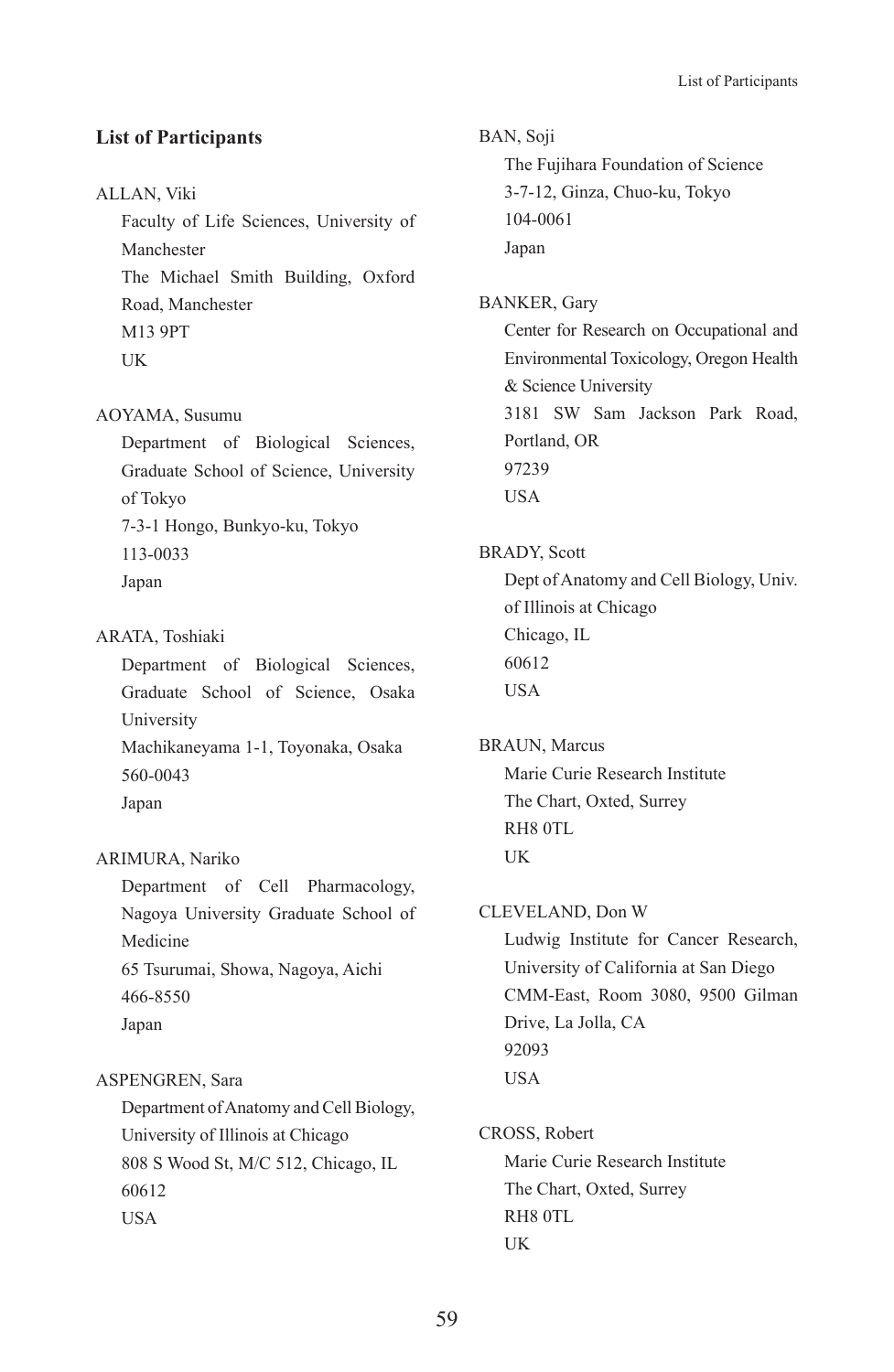The 56th Fujihara Seminar Grand Hotel New Oji in Tomakomai. August 23-26, 2007

ENDOW, Sharyn A Duke University Medical Center 450 Sands Bldg/Research Drive, Durham NC 27710 USA

ERENT, Muriel Marie Curie Research Institute The Chart, Oxted, Surrey RH8 0TL UK

FUKUDA, Haruyo Department of Cell Biology and Anatomy, Graduate School of Medicine, University of Tokyo 7-3-1 Hongo, Bunkyo-ku, Tokyo 113-0033 Japan

GELFAND, Vladimir I Department of Cell and Molecular Biology, Feinberg School of Medicine, Northwestern University 303 E. Chicago Ave, Chicago, IL 60611 USA

HIGUCHI, Hideo Biomedical Engineering Research Organization, Tohoku University 6-6-11, Aramaki, Aoba, Sendai 980-8579 Japan

HIROKAWA, Nobutaka Department of Cell Biology and Anatomy, Graduate School of Medicine, University of Tokyo 7-3-1 Hongo, Bunkyo-ku, Tokyo 113-0033 Japan HIROSE, Keiko Research Institute for Cell Engineering, AIST Tsukuba Central 4, 1-1-1 Higashi, Tsukuba, Ibaraki 305-8562 Japan HOMMA, Noriko Department of Cell Biology and Anatomy, Graduate School of Medicine, University of Tokyo 7-3-1 Hongo, Bunkyo-ku, Tokyo 113-0033 Japan HOWARD, Jonathon Max Planck Institute of Molecular Cell Biology and Genetics Pfotenhauerstr. 108, Dresden 01307 Germany HUANG, Chun-Fang Center for Research on Occupational and Environmental Toxicology, Oregon Health and Science University 3181 SW Sam Jackson Park Road, L606, Portland, OR 97239 **USA**